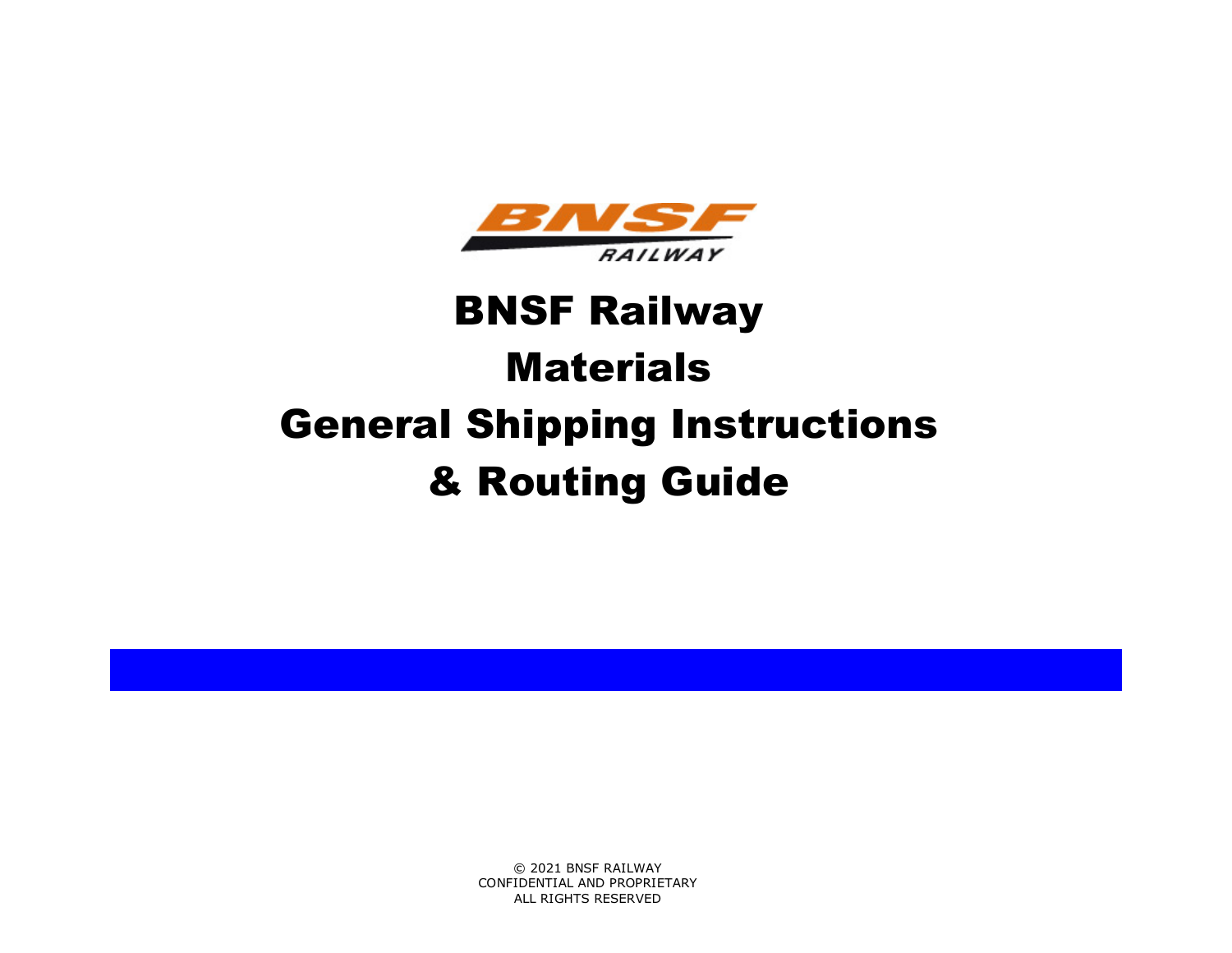# <span id="page-1-0"></span>**1. TABLE OF CONTENTS**

| 1. |      |                  |  |
|----|------|------------------|--|
| 2. |      |                  |  |
|    | 2.1. |                  |  |
|    | 2.2. |                  |  |
|    | 2.3. |                  |  |
|    | 2.4. |                  |  |
|    | 2.5. |                  |  |
|    | 2.6. |                  |  |
|    |      | 2.6.1.           |  |
|    |      | 2.6.2.           |  |
|    |      | 2.6.3.           |  |
|    | 2.7. |                  |  |
|    |      | 2.7.1.           |  |
|    |      | 2.7.2.           |  |
|    |      | 2.7.3.           |  |
|    |      | 2.7.4.           |  |
|    | 2.8. |                  |  |
|    |      | 2.8.1.<br>2.8.2. |  |
|    |      | 2.8.3.           |  |
|    |      | 2.8.4.           |  |
|    |      | 2.8.5.           |  |
|    | 2.9. |                  |  |
|    |      | 2.9.1.           |  |
|    |      | 2.9.2.           |  |
|    |      | 2.9.3.           |  |
|    |      | 2.9.4.           |  |
| 3. |      |                  |  |
|    | 3.1. |                  |  |
|    | 3.2. |                  |  |
| 4. |      |                  |  |
|    |      |                  |  |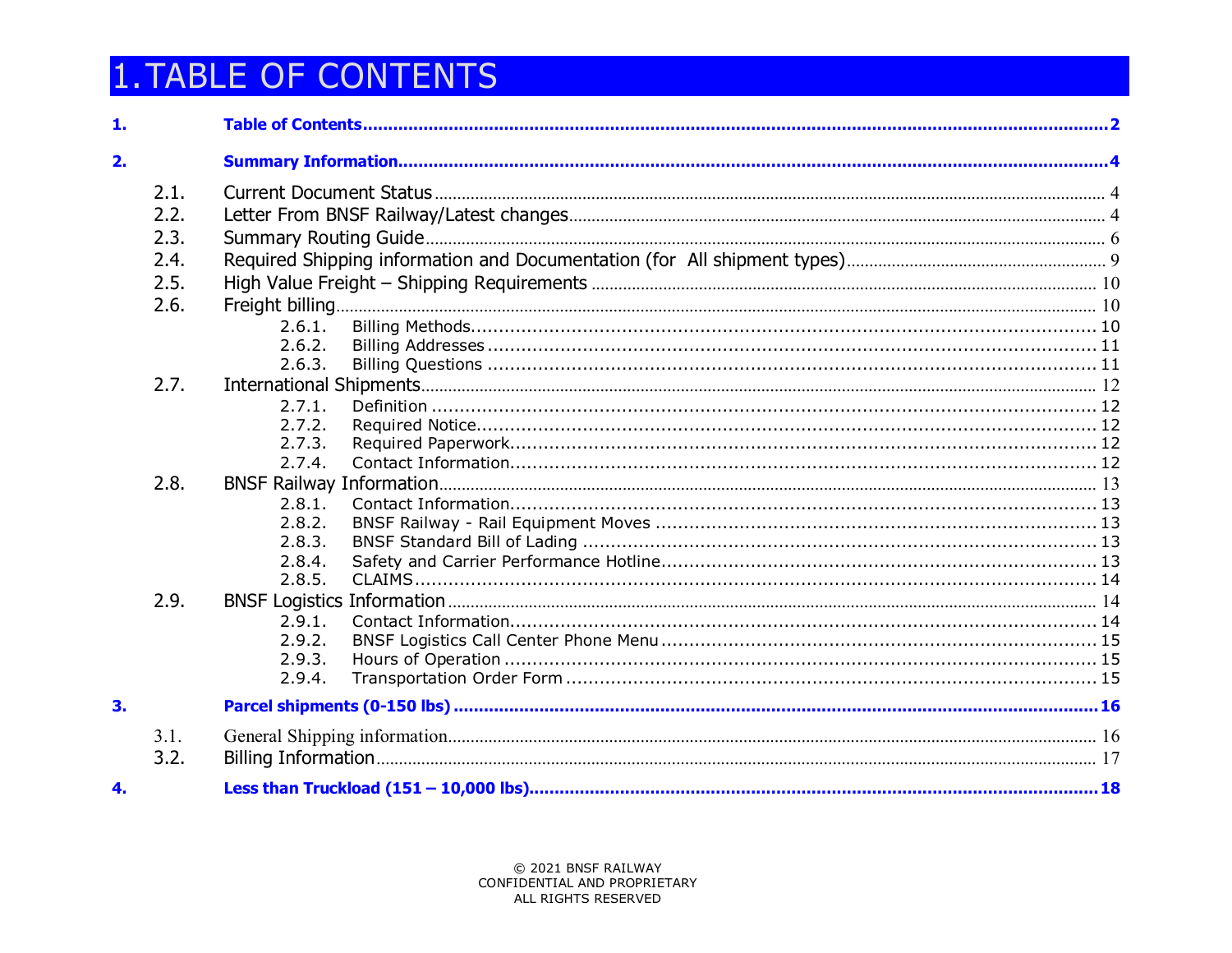|    | 4.1. |        |  |  |
|----|------|--------|--|--|
|    | 4.2. |        |  |  |
|    | 4.3. |        |  |  |
| 5. |      |        |  |  |
|    | 5.1. |        |  |  |
|    | 5.2  |        |  |  |
|    | 5.3. |        |  |  |
|    |      | 5.3.1. |  |  |
|    |      | 5.3.2. |  |  |
|    | 5.4. |        |  |  |
|    |      |        |  |  |
|    |      |        |  |  |
| 6. |      |        |  |  |
|    |      | 6.1.2. |  |  |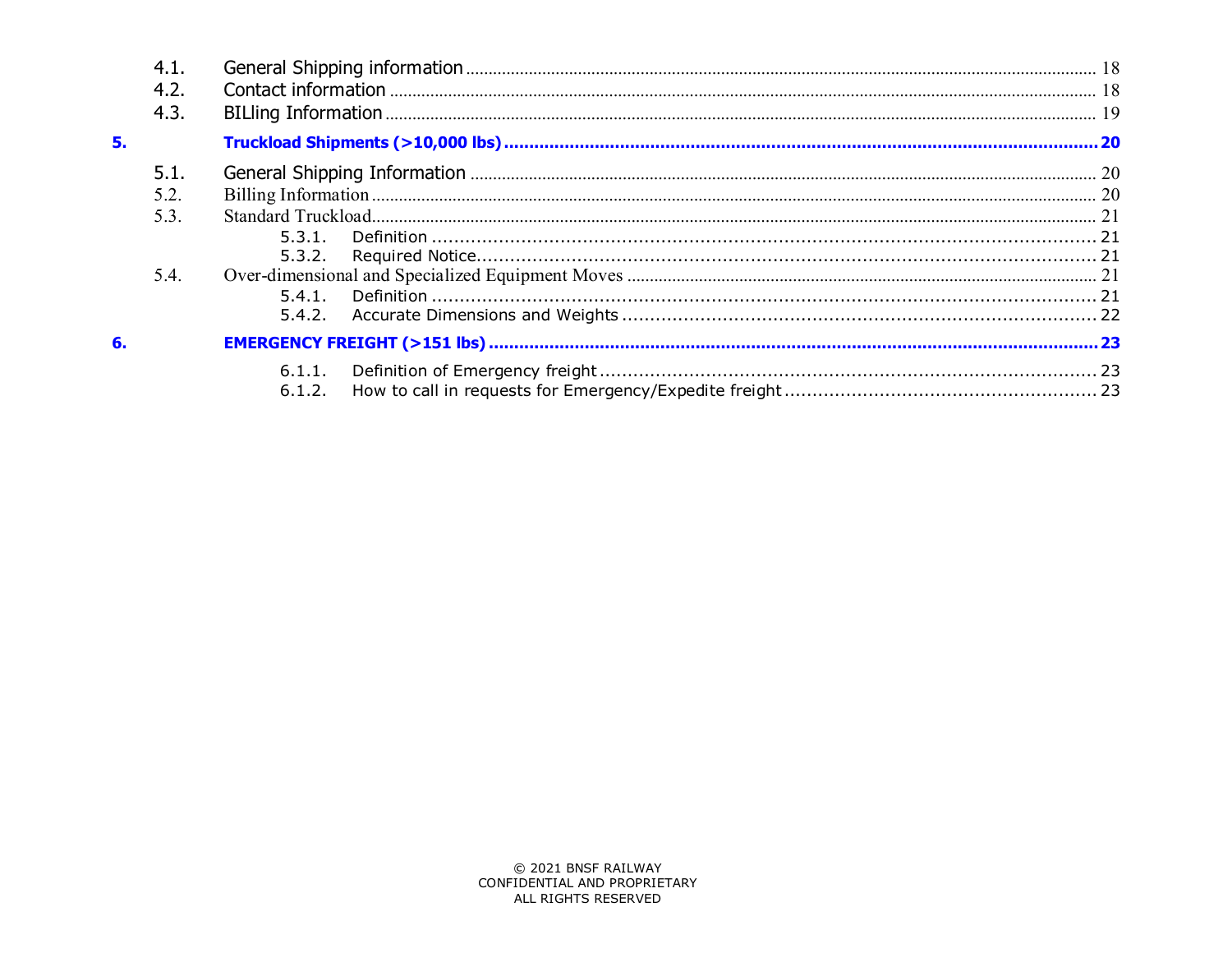# <span id="page-3-0"></span>2.SUMMARY INFORMATION

# <span id="page-3-1"></span>**2.1. CURRENT DOCUMENT STATUS**

| Document Owner:   | Mark Riney   |
|-------------------|--------------|
| Document Number:  | 2021-RG-v2.1 |
| Last Updated:     | 05/11/2021   |
| Document Version: |              |

# <span id="page-3-2"></span>**2.2. LETTER FROM BNSF RAILWAY/LATEST CHANGES**



MARK RINEY **BNSF Railway**

*Material Manager -- Logistics*

 $GOB - 1W$ Ft. Worth, TX 76131

2301 Lou Menk Dr.

Dear BNSF Supplier:

**By supplying any product to BNSF Railway Company ("BNSF") you acknowledge and agree that you shall comply with routing instructions as specified on, or referenced in BNSF's purchase order, or other purchase agreement. When BNSF is responsible for freight charges, the routing instructions below in this BNSF Railway Materials General Shipping Instructions and Routing Guide (this "Routing Guide")must be used. Non-compliance with this routing guide may result in increased costs and liablity to BNSF. You acknowledge and agree that you shall be financially responsible for any and all damages arising from or as a result of non-compliance to this agreement. Please review this Routing Guide with those in your organization and any shippers that are responsible for shipping BNSF's freight. You also acknowledge and agree**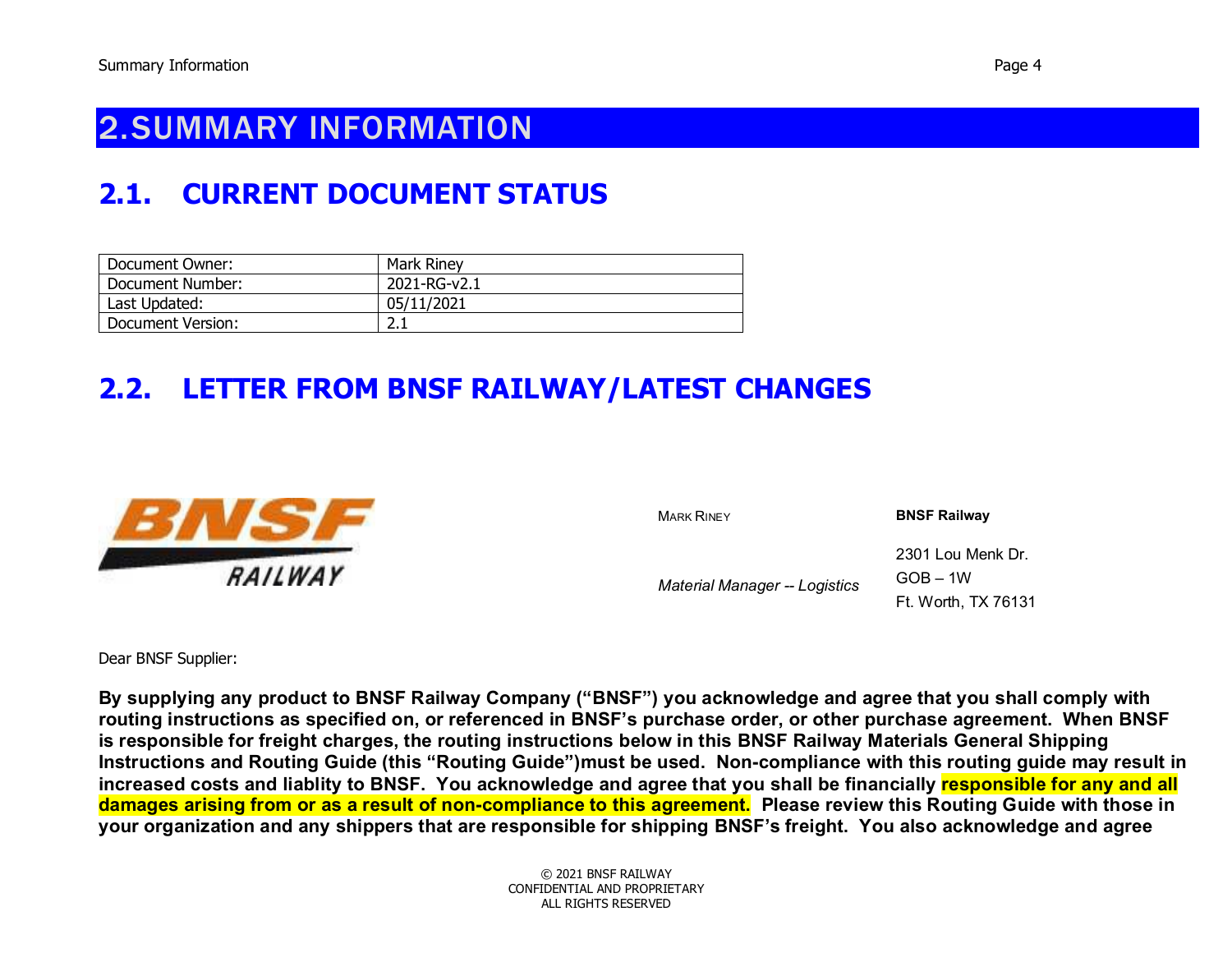**that this Routing Guide is applicable to your satellite facilities, as well as third party supplier shipments to the BNSF consignee or satellite facilities.** 

## **SIGNIFICANT CHANGES TO ROUTING GUIDE SINCE LAST UPDATE:**

**Effective Date: May 1, 2021:**

**BNSF Railway contact numbers and e-mail addresses have been updated.**

### **\*\*\*THIS CONCLUDES CHANGES SINCE LAST UPDATE\*\*\***

Section 2.1 of this Routing Guide provides a summary of the routing instructions for BNSF Materials. We encourage your organization to print and laminate section 2.1 for easy review. Section 4.1 of this document, "GENERAL SHIPPING INSTRUCTIONS" contains more detailed information and should also be reviewed with all parties responsible for shipping BNSF freight.

This Routing Guide is also available electronically via e-mail, on the BNSF Intranet (for BNSF employees), and on the Supplier section of the [http://www.bnsf.com/suppliers/pdf/RoutingGuide.pdf.](http://www.bnsf.com/suppliers/pdf/RoutingGuide.pdf) Hard copies of this Routing Guide are available upon request. Please contact BNSF Railway Manager of Logistics at (817) 352-1125 or email mark.riney@BNSF.com and provide: Company name, contact name, e-mail address, physical address and number of copies needed. If you have any questions, please call please contact BNSF Railway Manager of Logistics at (817) 352-1125. Thank you for your cooperation.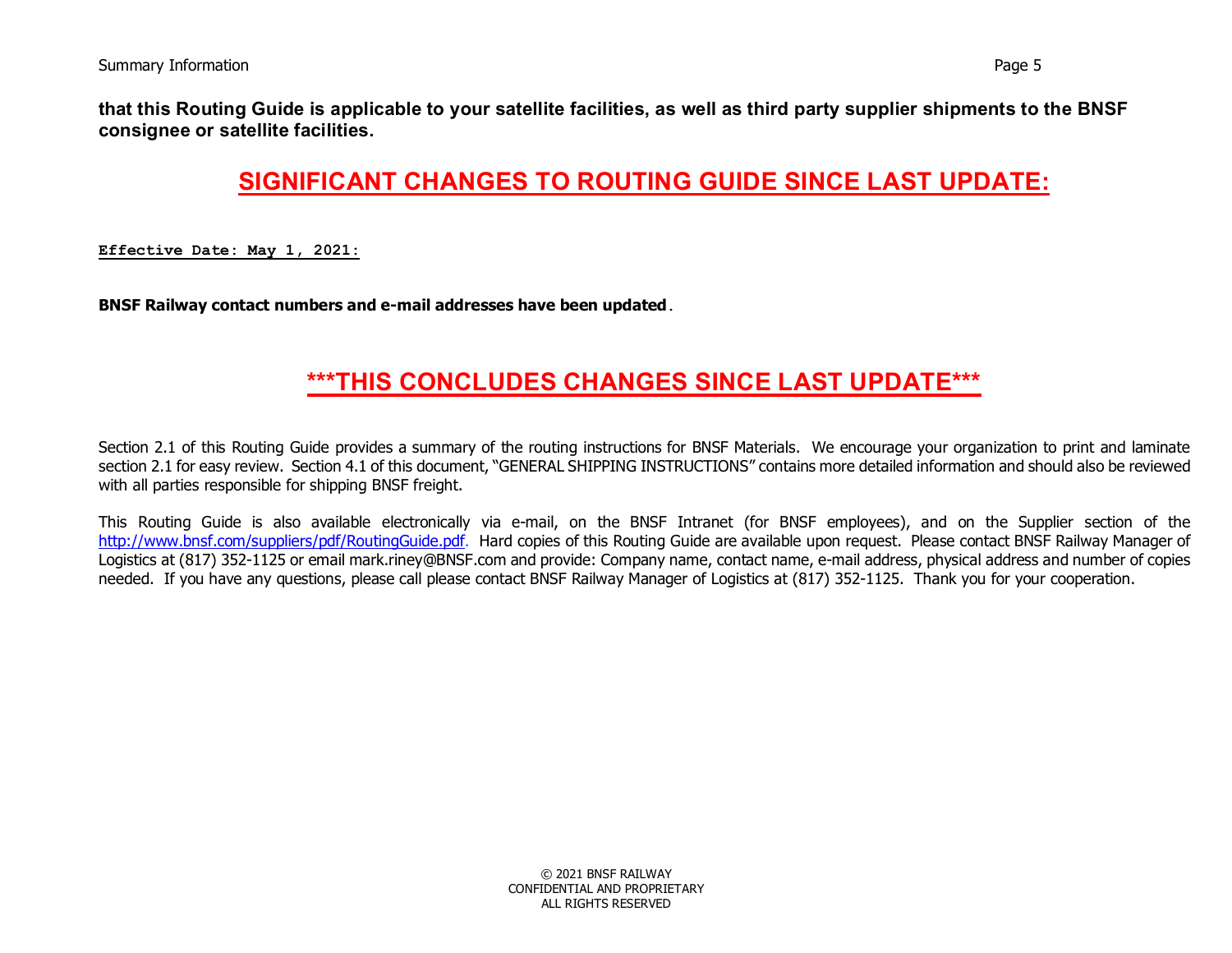# <span id="page-5-0"></span>**2.3. SUMMARY ROUTING GUIDE**

#### **Anti-Corruption Compliance Requirements**

By supplying and product to BNSF, you acknowledge and agree that you and each supplier you use shall comply with all applicable anti-corruption laws. Should you have any questions regarding Anti-Corruption Compliance, please call please contact BNSF Railway Manager of Logistics at (817) 352-1125 or email mark.riney@BNSF.com and provide: Company name, contact name, e-mail address, physical address and specific questions needing answers.

#### **Required Shipping Information (All transportation Types)**

For each freight request, the following must be provided:

- BNSF's tracking document number is required, this may include the following: BNSF purchase order number, 5-digit numeric BNSF Railway Cost Center Code, **or** 7 Digit AFE/Cost Center Code combo.
- Shipment's weight, accurate dimensions, type of packaging, shipment value.
- The bill of lading must contain BNSF Railway Consignee name(s), address including building number/name, telephone number, department if available, and the BNSF delivery instructions.
- Expedite requests require BNSF approval. Please notify BNSF Logistics of all expedites or accessorials e.g., unloading required at destination, inside delivery, etc., prior to noting them on the Bill of Lading. Failure to notify BNSF Logistics, LLC, may result in unexpected costs, and will be subject to a charge-back.

#### **Parcel - [United Parcel Service \(UPS\) –](#page-15-0) Please contact UPS directly**

- **All Inbound Collect** domestic & international shipments that are **less than 150 lbs** (total combined weight) and meet UPS packaging guidelines are to be routed **via UPS. If you need the BNSF Railway's UPS account number** please contact BNSF Railway Manager of Logistics at (817) 352- 1125 or email mark.riney@BNSF.com.If you cannot send shipment via UPS due to size or packaging restrictions, use the Less-Than-Truckload (LTL) routing instructions as detailed below (Section 2.3, beginning on page 8).
- Suppliers will ship to end-users on a once-per-week schedule. MRO materials include (but are not limited to…) items such as small electrical products, paper products and safety supplies. MRO supplier shipment dates are based on the region to which each "ship to" address is located (see zone detail below).
	- o Zone 1: Monday/Thursday
		- Colorado, Kansas, Missouri, Illinois and Tennessee
	- o Zone 2: Tuesday
		- North Dakota, South Dakota, Minnesota, Nebraska, Wyoming, Wisconsin and Iowa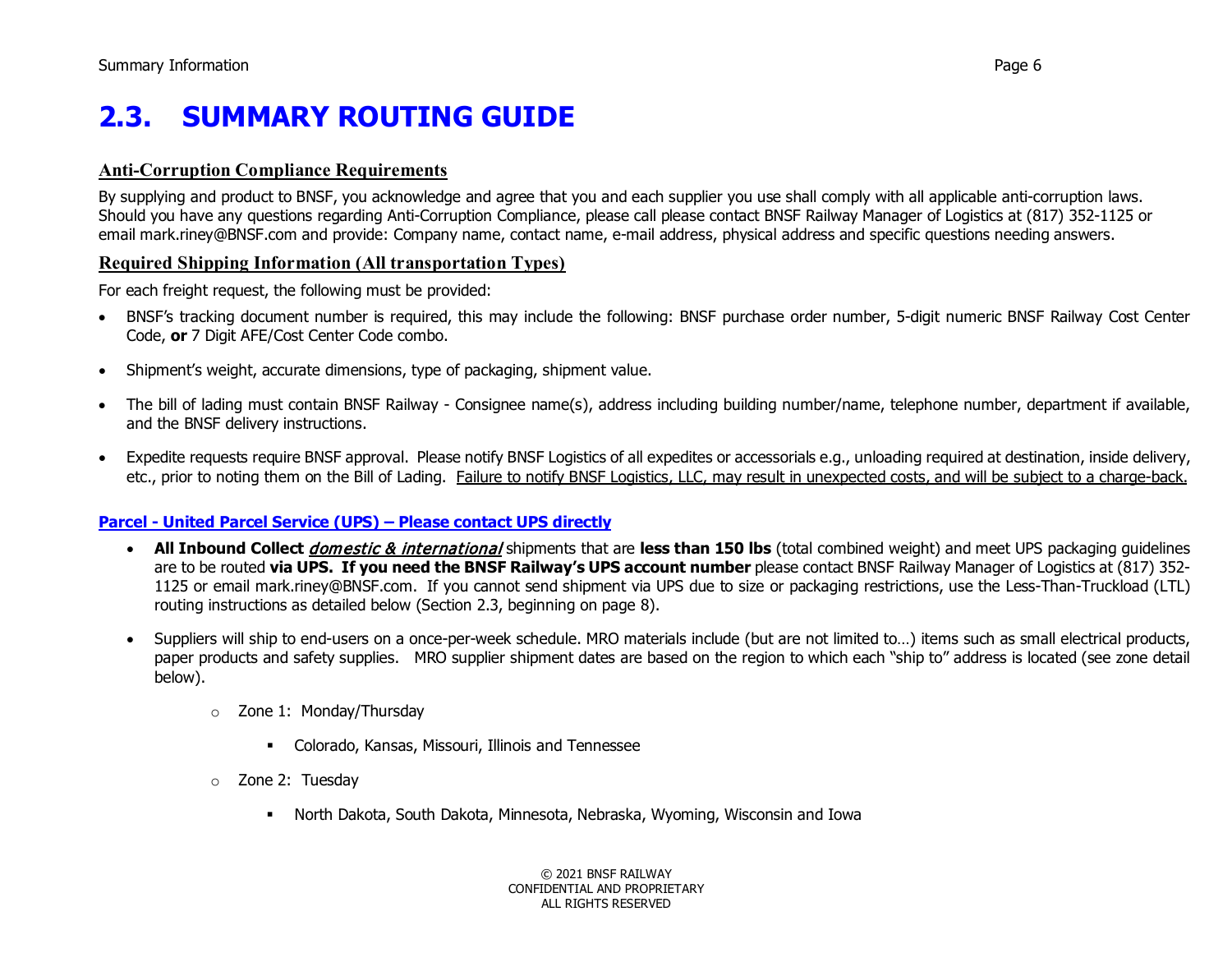- o Zone 3: Wednesday
	- Washington, Oregon, Idaho, Montana, California, Nevada, Utah and Arizona
- o Zone 4: Friday
	- New Mexico, Texas, Oklahoma, Arkansas, Louisiana. Mississippi and Alabama

Please review your current shipment processes and plan accordingly. If you have questions, comments or concerns about the MRO shipping schedule, please contact BNSF Railway Manager of Logistics at (817) 352-1125 or email mark.riney@BNSF.com and provide: Company name, contact name, e-mail address, physical address of origin, physical address of destination and detail specific questions you may have.

**Shipping outside of the guidelines set in this routing letter can result in increased transportation costs, and will be subject to a vendor charge-back of any additional charges incurred.** 

• **Note the following "Bill To" address on the Bill of Lading:**

**BNSF Materials C/O Williams and Associates 405 East 78th Street Bloomington, MN 55420-1299**

#### **Less-than-Truckload (LTL) \*\* STANDARD SHIPMENTS ONLY \*\* -- Please contact BNSF Logistics**

- **ALL Inbound Collect and Third Party (BNSF Material) shipments weighing between 151 lbs and 10,000 lbs or expedited shipments weighing greater than 150 lbs and less than 10,000 lbs should be routed via BNSF Logistics.**
- Contact BNSF Logistics at **(855) 894-3655 Toll Free** (Always listen to the complete listing of menu prompts as prompts may have changed since your last call.) to arrange transportation needs or fax completed order forms to (479) 587-3098. Transportation order forms (included below) may also be emailed to **[BNSFMaterials@bnsflogistics.com](mailto:BNSFMaterials@bnsflogistics.com)**.
- It is the responsibility of BNSF Logistics to schedule and arrange for transportation of all freight in this category. Changes to any of the shipping information listed above (weight, dimensions, pick up date, additional pieces) should be communicated to BNSF Logistics as soon as possible.

**Shipping outside of the guidelines set in this routing letter can result in increased transportation costs, and will be subject to a vendor charge-back of any additional charges incurred. ALL shipments that do not meet any criteria listed above or for any transportation related questions, please call:**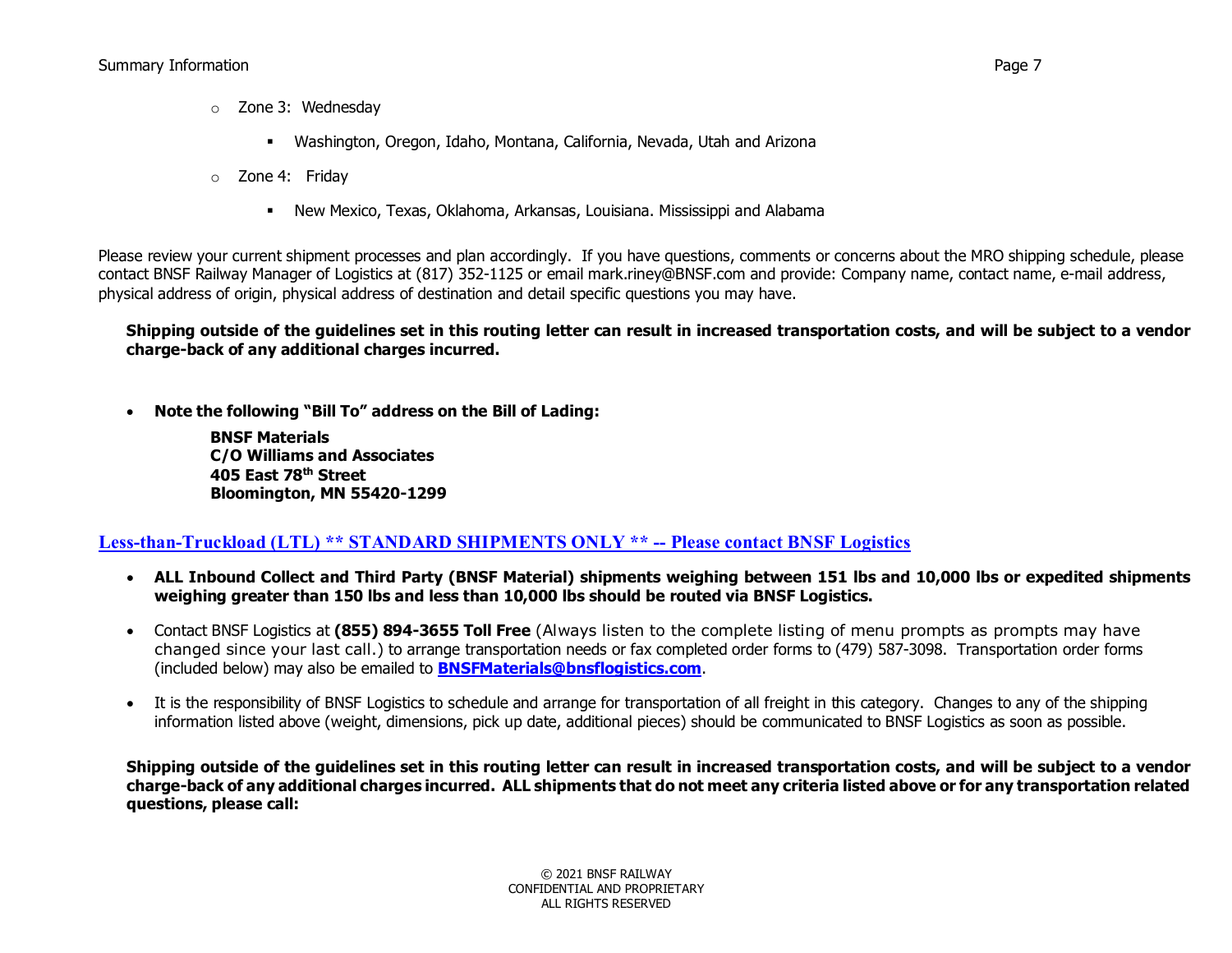#### **BNSF Logistics – [Customer Service Call Center](#page-13-2) (855) 894-3655 Toll Free** Always listen to the complete listing of menu prompts as prompts may have changed since your last call.

#### **Standard Hours 0700 – 1800, Monday through Friday, Central Standard Time (CST)** AFTER HOURS and EMERGENCY support, please call (855) 894-3655 - Option 1

#### **[Truckload, Specialized, Gang Related, Over-Dimensional](#page-19-0) and Expedited Freight**

- **ALL Inbound Collect and Third Party (BNSF Material) shipments weighing in excess of 10,000 lbs or expedited shipments weighing greater than 150 lbs and less than 10,000 lbs should be routed via BNSF Logistics.**
- Contact BNSF Logistics at **(855) 894-3655 Toll Free** to arrange transportation needs or fax completed order forms to (479) 587-3098. Transportation order forms (included below) may also be emailed to **[BNSFMaterials@bnsflogistics.com](mailto:BNSFMaterials@bnsflogistics.com)**.
- It is the responsibility of BNSF Logistics to schedule and arrange for transportation of all freight in this category. Changes to any of the shipping information listed above (weight, dimensions, pick up date, additional pieces) should be communicated to BNSF Logistics as soon as possible.
- To avoid expedite charges, a minimum of **two business days notice** (by no later than noon CST) is required on all **standard truckload** shipments; notice received after noon CST will be processed the following business day.
- **In order to accommodate permits and other pre-shipment requirements, we request vendor's provide 2 – 3 weeks notice where possible and a minimum of 3 business days for internal handling o[n Over-Dimensional freight](#page-20-3) (See Over –Dimensional freight definition in Section 5.4).**

**Shipping outside of the guidelines set in this routing letter can result in increased transportation costs, and will be subject to a vendor charge-back of any additional charges incurred. ALL shipments that do not meet any criteria listed above or for any transportation related questions, please call:**

**BNSF Logistics – [Customer Service Call Center](#page-13-2) (855) 894-3655 Toll Free**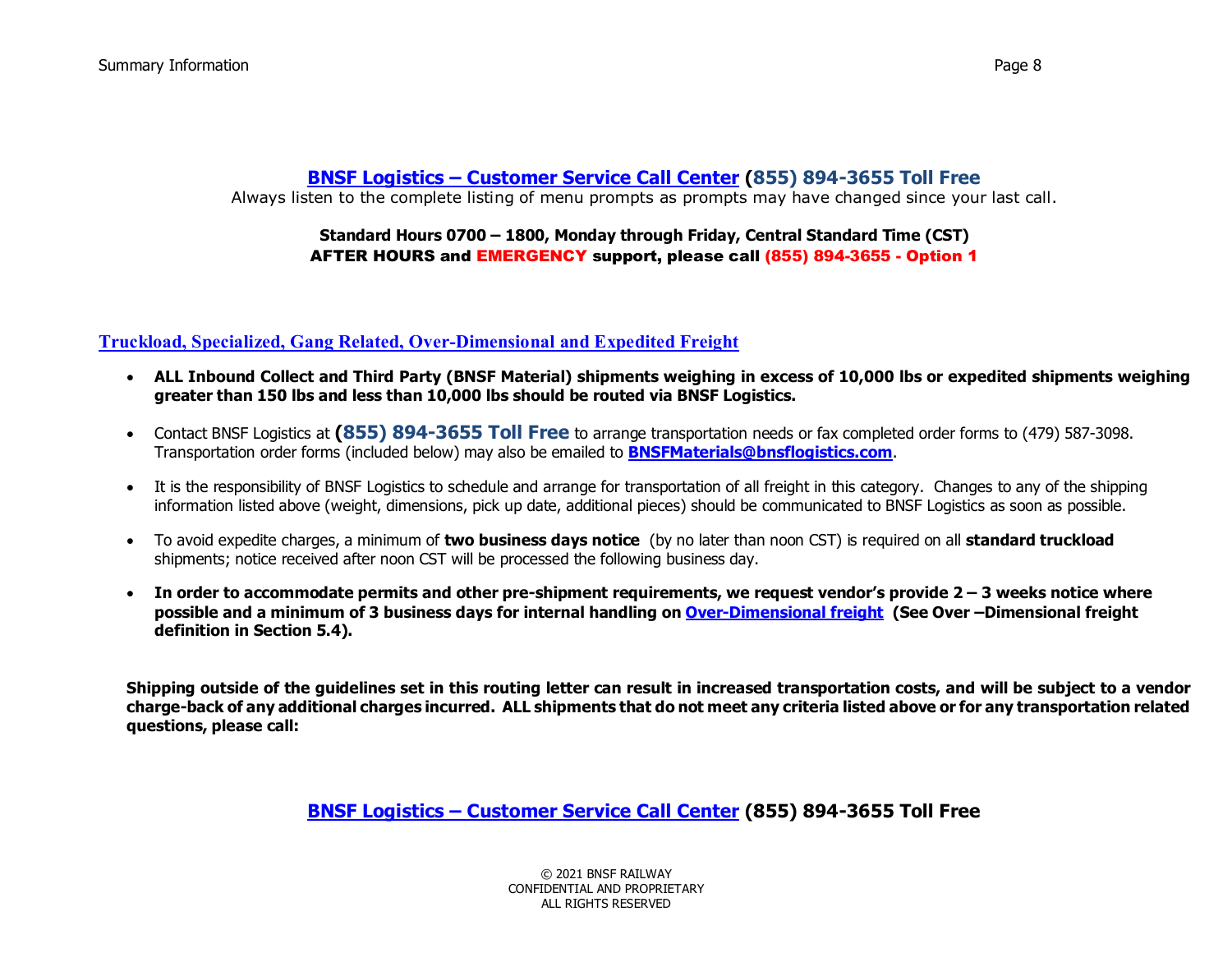**Standard Hours 0700 – 1800, Monday through Friday, CST** AFTER HOURS and EMERGENCY support, please call (855) 894-3655 - Option 1

# <span id="page-8-0"></span>**2.4. REQUIRED SHIPPING INFORMATION AND DOCUMENTATION (FOR ALL SHIPMENT TYPES)**

#### **All shipments require the following:**

- Shipper is required to utilize BNSF Logistics, LLC Bill of Lading (BOL) for all shipments over 150lbs. The BOL issued by BNSF Logistics, LLC will contain appropriate "Bill To" information. Failure to comply with BOL requirement may result in shipper charge-backs. If BNSF is unable to hold a shipper responsible for such charge-backs, you will be responsible for such charge-backs.
- For shipments under 150lbs, shipper is required to completely fill-out United Parcel Service shipping documents
- BNSF Tracking document number, i.e. BNSF purchase order number, **OR** 5-digit numeric BNSF Railway Cost Center Code, **or** 7-digit AFE number/Cost Center combination must be clearly printed on the BOL. If none of the above are available, the supplier's return authorization number (RMA) should be noted. Other forms of shipment identifiers are unacceptable (i.e. verbal, equipment numbers, local shop or facility numbers). If you are unable to obtain the proper reference numbers, please contact BNSF Railway Manager of Logistics (817) 352-1125.
- Shipment's weight, accurate dimensions, type of packaging, shipment value must be provided for any shipping request. Any changes to these elements must be communicated to the transportation provider (BNSF Logistics, or UPS) as soon as possible. **Failure to communicate changes or incorrect consignee information may result in additional freight charges that will be charged-back to the shipper.**
- Consignee names, address, telephone number, and the BNSF delivery instructions must be communicated for any shipping request.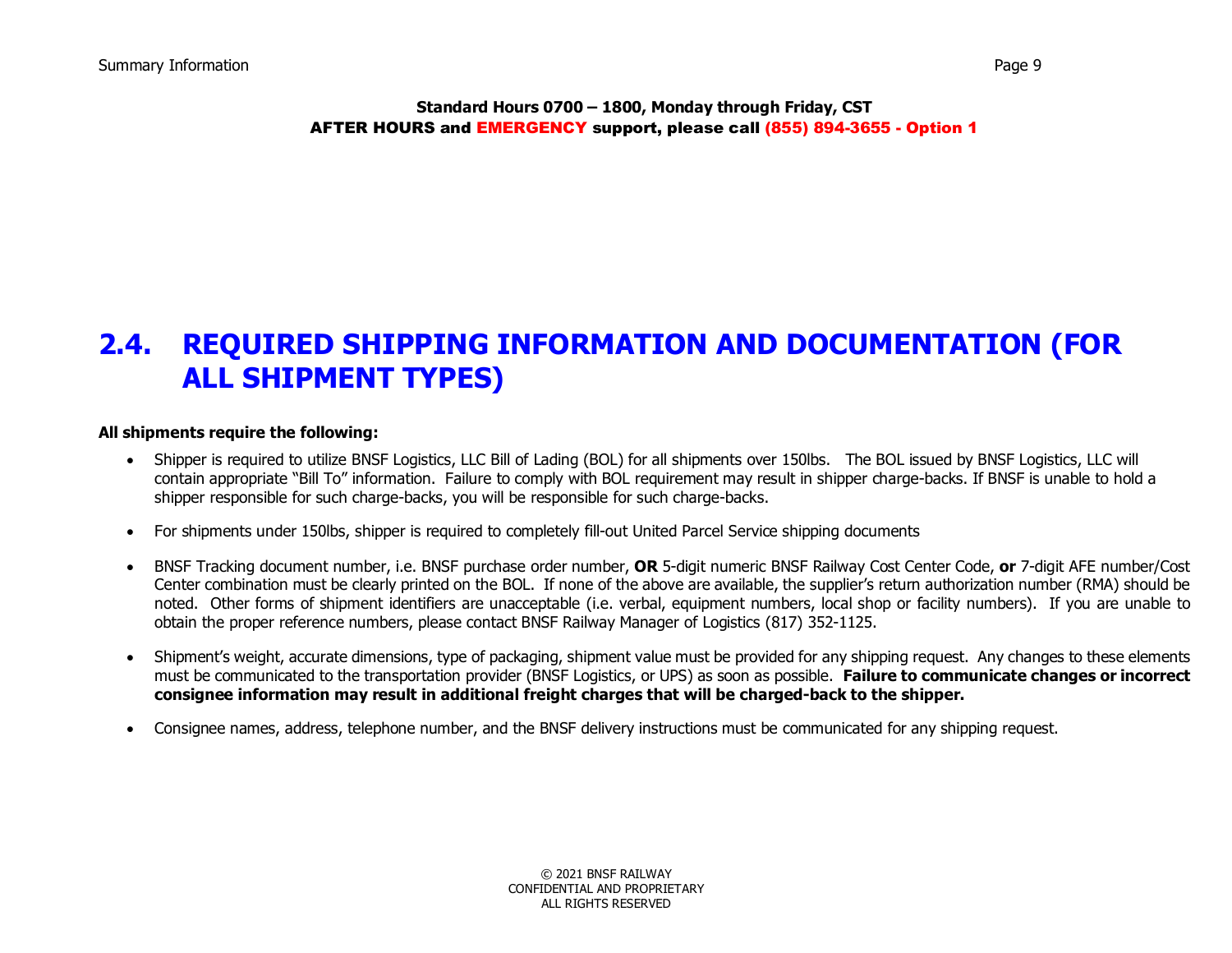# <span id="page-9-0"></span>**2.5. HIGH VALUE FREIGHT – SHIPPING REQUIREMENTS**

The mode of transportation and the value of the shipment will determine the requirements for high value shipments (i.e. Communications, Signal and Computers). Each carrier insures freight up to a specified value without additional insurance needed. It is important to "Declare Value" on the Bill of Lading, prior to shipment of the material. Once the material has shipped BNSF and the supplier have no recourse for Claims and Damage if the additional insurance was not purchased or noted prior to shipment. Please refer to the following to determine if additional insurance is needed.

| Mode of Transportation<br>Parcel and Air Parcel | Carrier<br>UPS.       | <b>Action Needed</b><br>If shipment value exceeds \$100, Declare Shipment Value on the Bill of Lading.                                                                                                      |
|-------------------------------------------------|-----------------------|-------------------------------------------------------------------------------------------------------------------------------------------------------------------------------------------------------------|
| Air / Expedite                                  | <b>BNSF Logistics</b> | Is (weight of material x .65 cents per lb.) greater than or equal to value of shipment?<br>If yes - then no additional insurance is required.<br>If no – then Declare Shipment Value on the Bill of Lading. |
| <b>LTL</b>                                      | <b>BNSF Logistics</b> | Declare Shipment Value on the Bill of Lading.                                                                                                                                                               |
| Truckload                                       | <b>BNSF Logistics</b> | Advise BNSF Logistics of shipment value and they<br>will ensure the carrier meets the insurance requirements. Typically, anything over<br>\$100K is considered "High Value".                                |

# <span id="page-9-1"></span>**2.6. FREIGHT BILLING**

## <span id="page-9-2"></span>2.6.1. BILLING METHODS

THE FOLLOWING METHODS OF BILLING APPLY WHEN THE TERMS OF THE PURCHASE ARE F.O.B DESTINATION FREIGHT COLLECT.

- Parcel United Parcel Service (UPS) Third Party Billing- Supplier to BNSF BNSF to BNSF and/or supplier – to establish UPS contact (817) 352-2253
- 

• Rail Guidelines provided by Equipment Management

On material purchased F.O.B. Destination Freight Collect, the BNSF is responsible to pay freight *only* from the shipping location to the BNSF's destination. Shipper is required to issue a consolidated bill of lading/manifest for multiple units/packages. Any other freight charges (i.e. incoming freight) are the responsibility of the shipper.

Note: The term "COLLECT", should not be interpreted as COD (Cash on Delivery), BNSF will be billed by the Carrier, rather than the shipper, for transportation charges. Suppliers must comply with routing specified on BNSF's purchase order, or other purchase agreement. Any form of freight or handling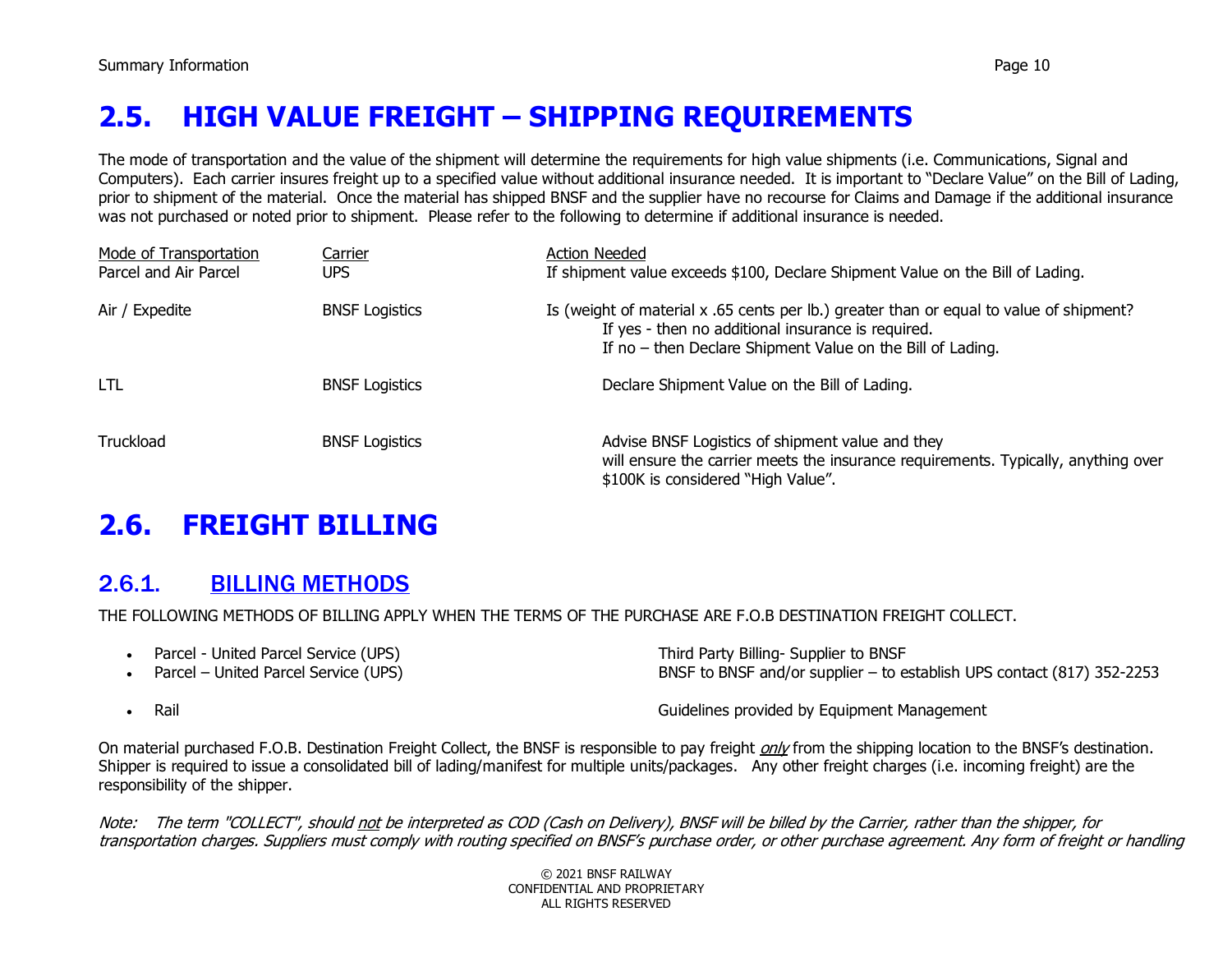#### Summary Information Page 11

charges added to a material invoice, without the express consent of BNSF Manager Contract Services-Logistics and supporting notation made on the purchase order, will be rejected.

When the terms of purchase are F.O.B. Destination and shipper absorbs the freight, please make the shipment Prepaid.

## <span id="page-10-0"></span>2.6.2. BILLING ADDRESSES

• For United Parcel loads:

Supplier inbound - UPS Third Party BNSF Railway C/O Williams & Associates, Inc. 405 East 78th Street Bloomington, MN 55420-1299

• **"BNSF to BNSF" or "BNSF to supplier" contact please contact BNSF Railway Manager of Logistics at (817) 352-1125 to ensure account setup, discounts, and billing requirements are met.**

#### <span id="page-10-1"></span>2.6.3. BILLING QUESTIONS

• The BNSF contracts with a pre-audit and freight payment service organization. Questions or problems concerning payment of freight bills associated with Williams and Associates should be addressed to:

BNSF Materials C/O WILLIAMS & ASSOCIATES INC. 405 East 78th Street Bloomington, MN 55420-1299<br>Telephone: (952) 884-995 (952) 884-9959 Fax: (952) 884-0218 Email: [info@waionline.com](mailto:info@waionline.com)

• Billing problems or questions on Third Party Truckload, Over-Dimensional, and Expedite shipments associated with BNSF Logistics shall be addressed to:

BNSF Materials C/O BNSF Logistics LLC P.O. Box 7690 Springdale, AR 72762 Telephone: (855) 894-3655 Toll Free (Always listen to the complete listing of menu prompts as prompts may have changed since your last call.).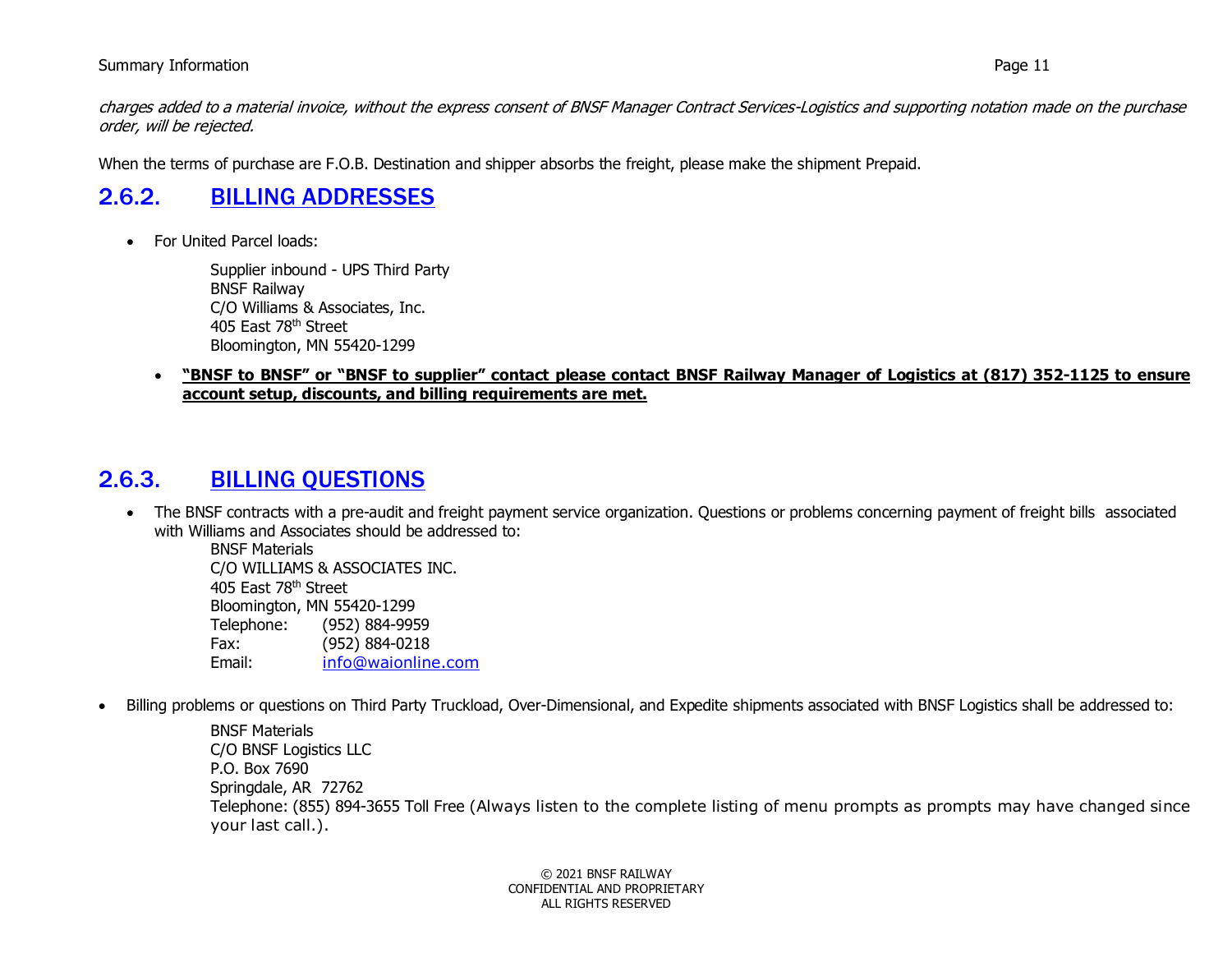# <span id="page-11-0"></span>**2.7. INTERNATIONAL SHIPMENTS**

## <span id="page-11-1"></span>2.7.1. DEFINITION

**Any freight shipments entering United States borders or destined to a physical address outside of United States borders are defined as international shipments.**

## <span id="page-11-2"></span>2.7.2. REQUIRED NOTICE

In order to ensure timely border crossing, and avoid truck detention costs at the border, please provide a minimum of three (3) business days notice for all international shipments. This will ensure all paperwork is received by the customs broker prior to the dispatch of the transportation provider.

#### <span id="page-11-3"></span>2.7.3. REQUIRED PAPERWORK

To obtain forms and instructions for completing specific forms including:

- 1. Bill of Lading (BOL),
- 2. Packing Lists,
- 3. NAFTA Certification and/or
- 4. Customs Invoice

Contact BNSF Logistics International, LLC (Manager – Client Services) at 817.310.7258 or email Phillip.Walsh@bnsflogistics.com.

## <span id="page-11-4"></span>2.7.4. CONTACT INFORMATION

If you have any questions regarding international shipping documents, requirements or processes, please contact BNSF Logistics International (Manager – Client Services) at 817.310.7258 or email Phillip.Walsh@bnsflogistics.com.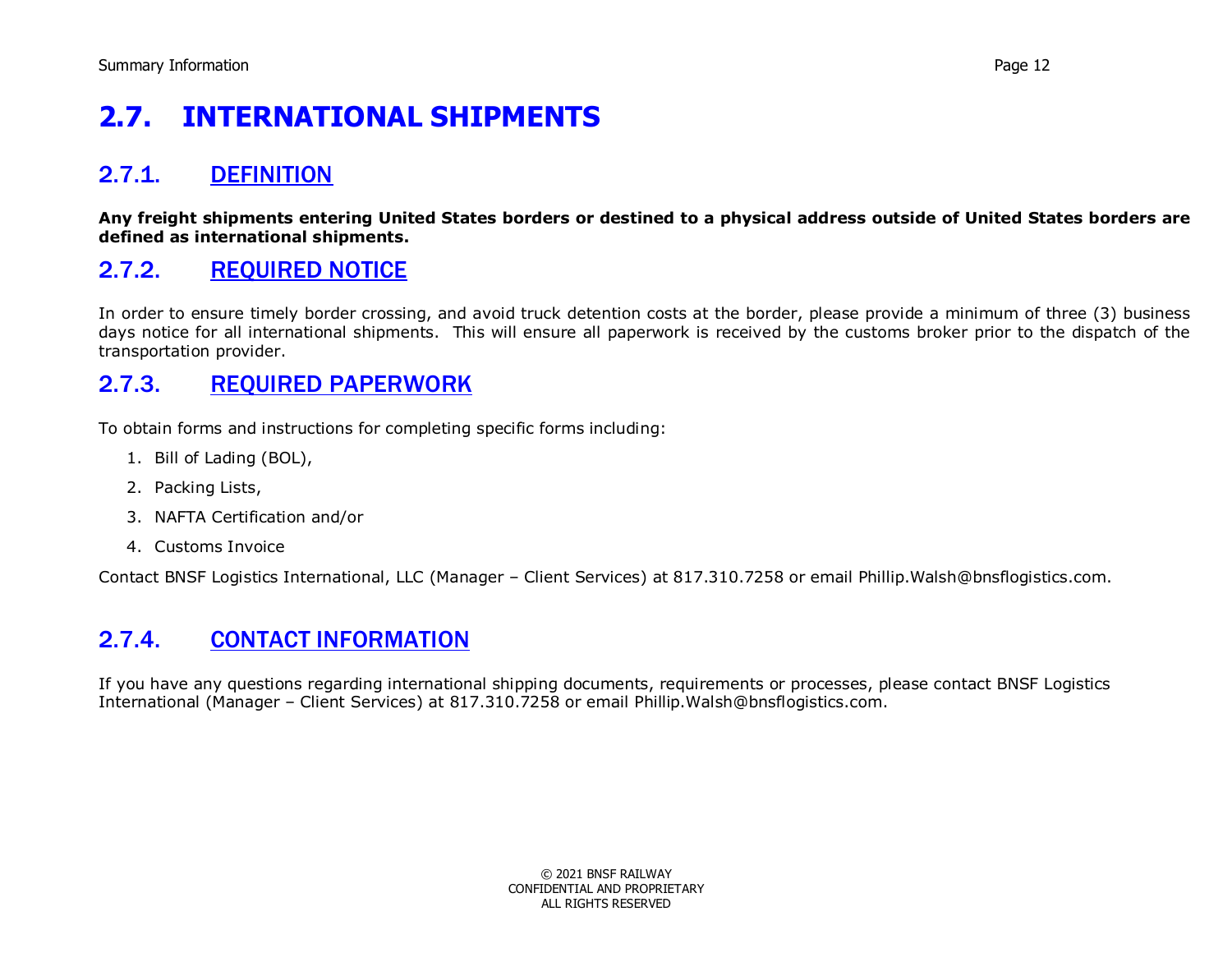# <span id="page-12-0"></span>**2.8. BNSF RAILWAY INFORMATION**

## <span id="page-12-1"></span>2.8.1. CONTACT INFORMATION

General Fax Number (817) 352 7245

Manager – Logistics (817) 352 1125 mark.riney@BNSF.com

#### <span id="page-12-2"></span>2.8.2. BNSF RAILWAY - RAIL EQUIPMENT MOVES

Equipment Management Group – General rail equipment question or way billing empty rail equipment - (817) 867-6210

To release rail equipment or reject empty rail equipment call 817-593-1892

#### <span id="page-12-3"></span>2.8.3. BNSF STANDARD BILL OF LADING

Contact BNSF Logistics, LLC to obtain or get answers concerning a Bill of Lading (BOL) at (855) 894-3655 Toll Free (Always listen to the complete listing of menu prompts as prompts may have changed since your last call.).

#### <span id="page-12-4"></span>2.8.4. SAFETY AND CARRIER PERFORMANCE HOTLINE

BNSF has set up a voice mailbox that is intended to assist the Logistics group in resolving delivery problems, invoicing issues and general shipping problems. If you have an issue, please call 1-888-703-7727, option (5) for Logistics and then press option (7) or company line 8- 676-3830 option (5) for Logistics and then press option (7). This will send your call to the BNSF Logistics Team Lead. If that individual is able to take your call, he/she will need the following information: name, phone number, problem / issue, Purchase Order or Bill of Lading number (if known), date of occurrence / invoice, and any other relevant information pertaining to the issue. If the Team Lead is unable to answer call, leave a message with the following information: name, phone number, problem / issue, Purchase Order or Bill of Lading number (if known), date of occurrence / invoice, and any other relevant information pertaining to the issue. This voice mailbox is checked and problems resolved daily.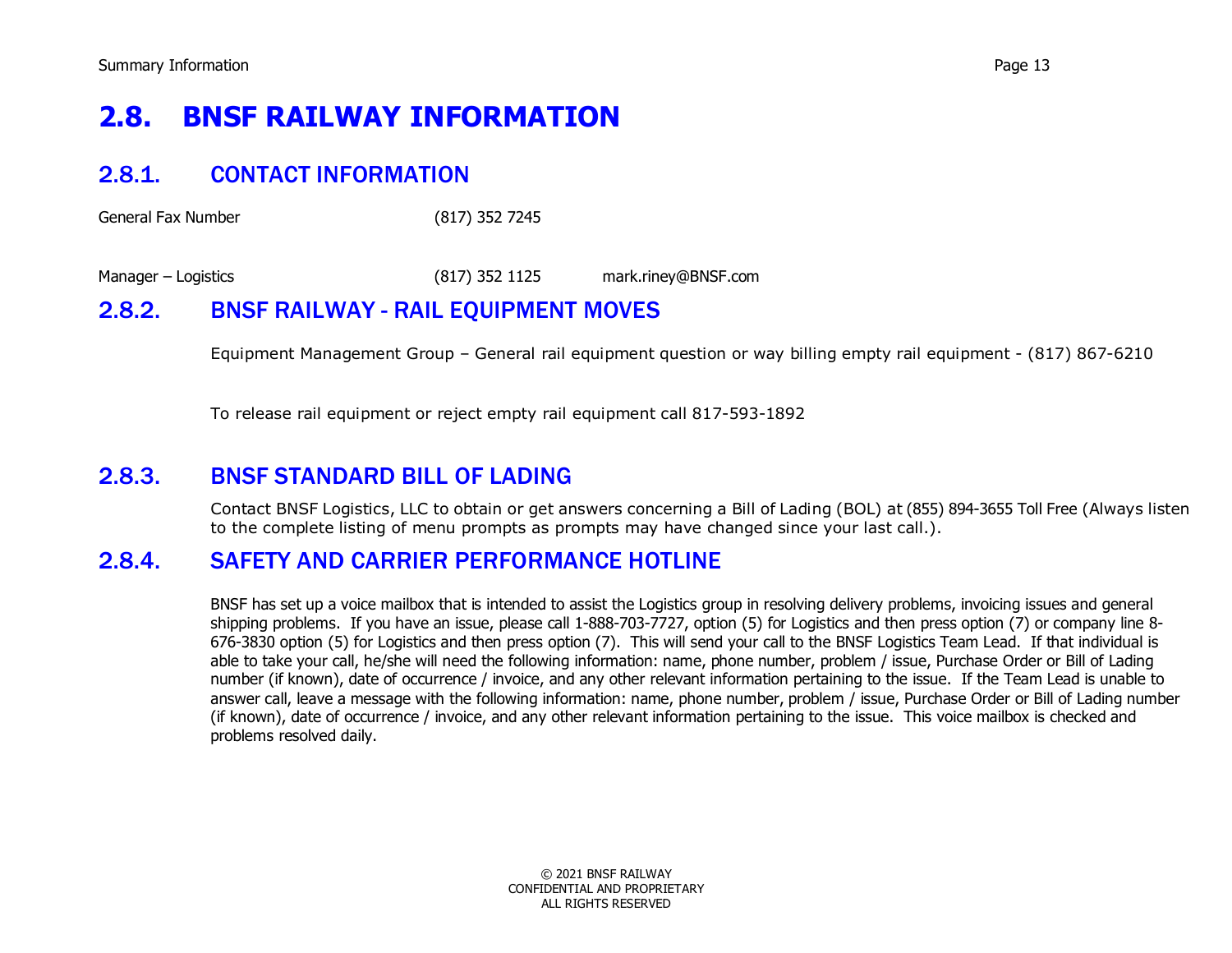### <span id="page-13-0"></span>2.8.5. CLAIMS

If product is delivered to a BNSF manned facility – verify material is for your location and note damages on the bill of lading; if product requires removal from the container to determine extent of damage simply note: visual container damage - product requires inspection.

For unmanned locations – inspect product and notify appropriate shipper and claims representative.

| <b>UPS</b>     | - Notify shipper, the shipper is responsible to file a claim on the receiver's behalf.                          |  |  |  |  |  |  |
|----------------|-----------------------------------------------------------------------------------------------------------------|--|--|--|--|--|--|
| <b>LTL</b>     | - Contact Cargo Claims Group with BNSF Logistics, LLC, (479) 927-8808 or email<br>cargoclaims@bnsflogistics.com |  |  |  |  |  |  |
| Truckload, etc | - Contact Cargo Claims Group with BNSF Logistics, LLC, (479) 927-8808 or email<br>cargoclaims@bnsflogistics.com |  |  |  |  |  |  |

Pertinent information includes:

- 1. Claimant Name and telephone number or email address,
- 2. Ship date
- 3. Shipper name and address
- 4. Consignee name and address
- 5. Carrier name
- 6. Value of the lost or damaged product(s)
- 7. Brief description of the damage (Include any photos if available)
- 8. Copy of Bill of Lading (BOL)
- 9. Original product invoice and any repair invoice if available and/or applicable
	- a. Note that the BNSF Railway purchase order will not substitute for the product invoice

# <span id="page-13-1"></span>**2.9. BNSF LOGISTICS INFORMATION**

## <span id="page-13-2"></span>2.9.1. CONTACT INFORMATION

General Fax Number (479) 587-3098 BNSFL Call Center **(855) 894-3655 Toll Free** Always listen to the complete listing of menu prompts as prompts may have changed since your last call.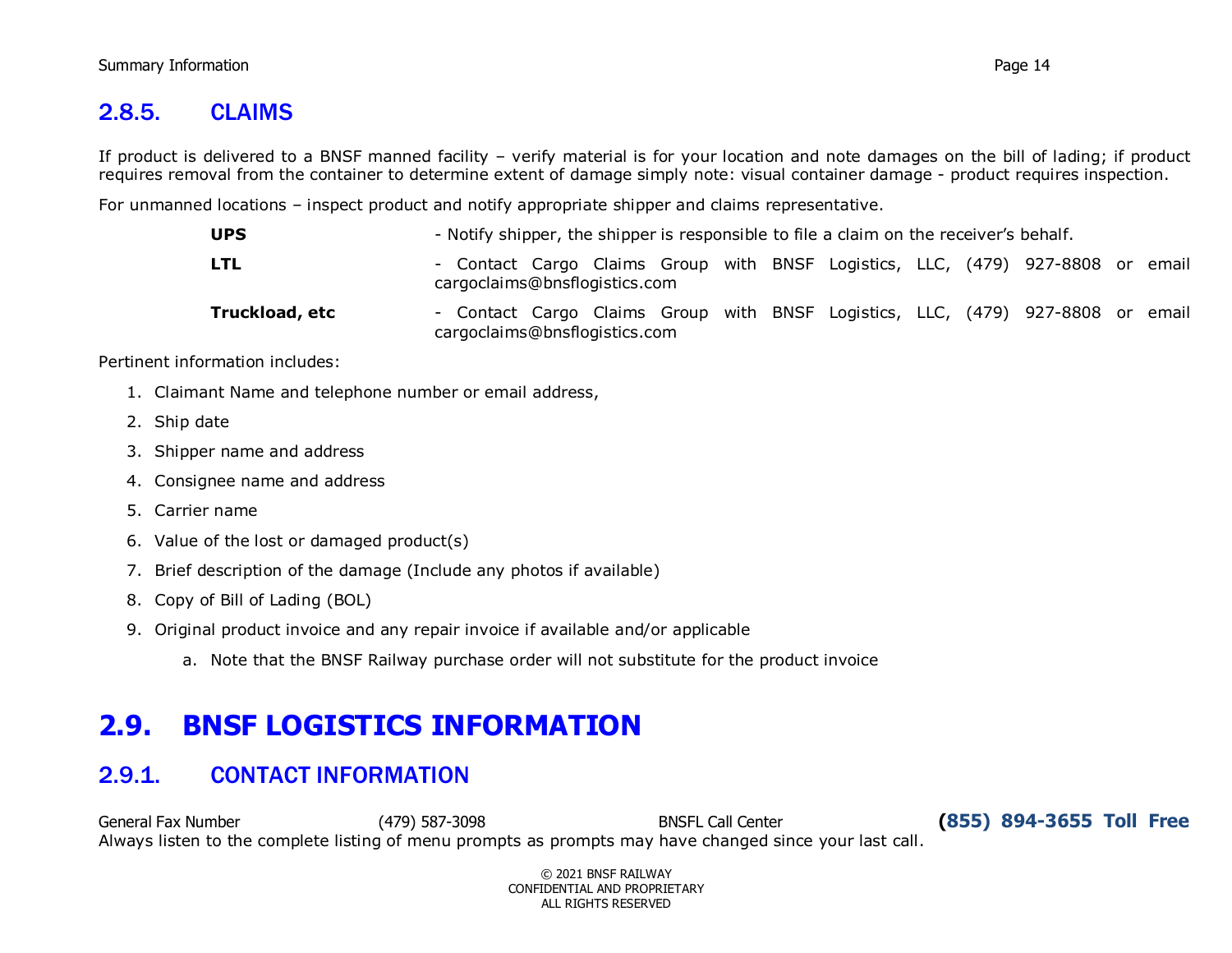<span id="page-14-0"></span>

Email Address [BNSFMaterials@bnsflogistics.com](mailto:BNSFMaterials@bnsflogistics.com) Emergency Line **(855) 894-3655 – Option 1**

## 2.9.2. BNSF LOGISTICS CALL CENTER PHONE MENU

When calling BNSF Logistics' Call Center at **(855) 894-3655 Toll Free**, please listen to the full menu as options may have changed since your last call. Please remember for freight over 10,000 lbs you may fax the load information to (479) 587-3098 or email it to [BNSFMaterials@bnsflogistics.com.](mailto:BNSFMaterials@bnsflogistics.com)

**For Expedited or Emergency shipments during normal business hours** – **Press 1 For Expedited or Emergency shipments after normal business hours** – **Call (855) 894-3655 - Option 1**

## <span id="page-14-1"></span>2.9.3. HOURS OF OPERATION

BNSF Logistics' Call Center is open Monday through Friday from 7:00 am to 5:00 pm Central Standard Time (CST). For EMERGENCY calls after standard business hours, please call **(855) 894-3655 - Option 1**.

#### <span id="page-14-2"></span>2.9.4. TRANSPORTATION ORDER FORM

To obtain a blank Transportation Order Form (i.e, Load Sheet), contact BNSF Logistics, LLC at **(855) 894-3655 Toll Free,** (Always listen to the complete listing of menu prompts as prompts may have changed since your last call.) and the appropriate transportation coordinator(s) will assist you in completing a form. Fill-out form completely since missing data could cause delays or errors in processing. You may also email or fax a copy of the transportation order form if calling is not an option.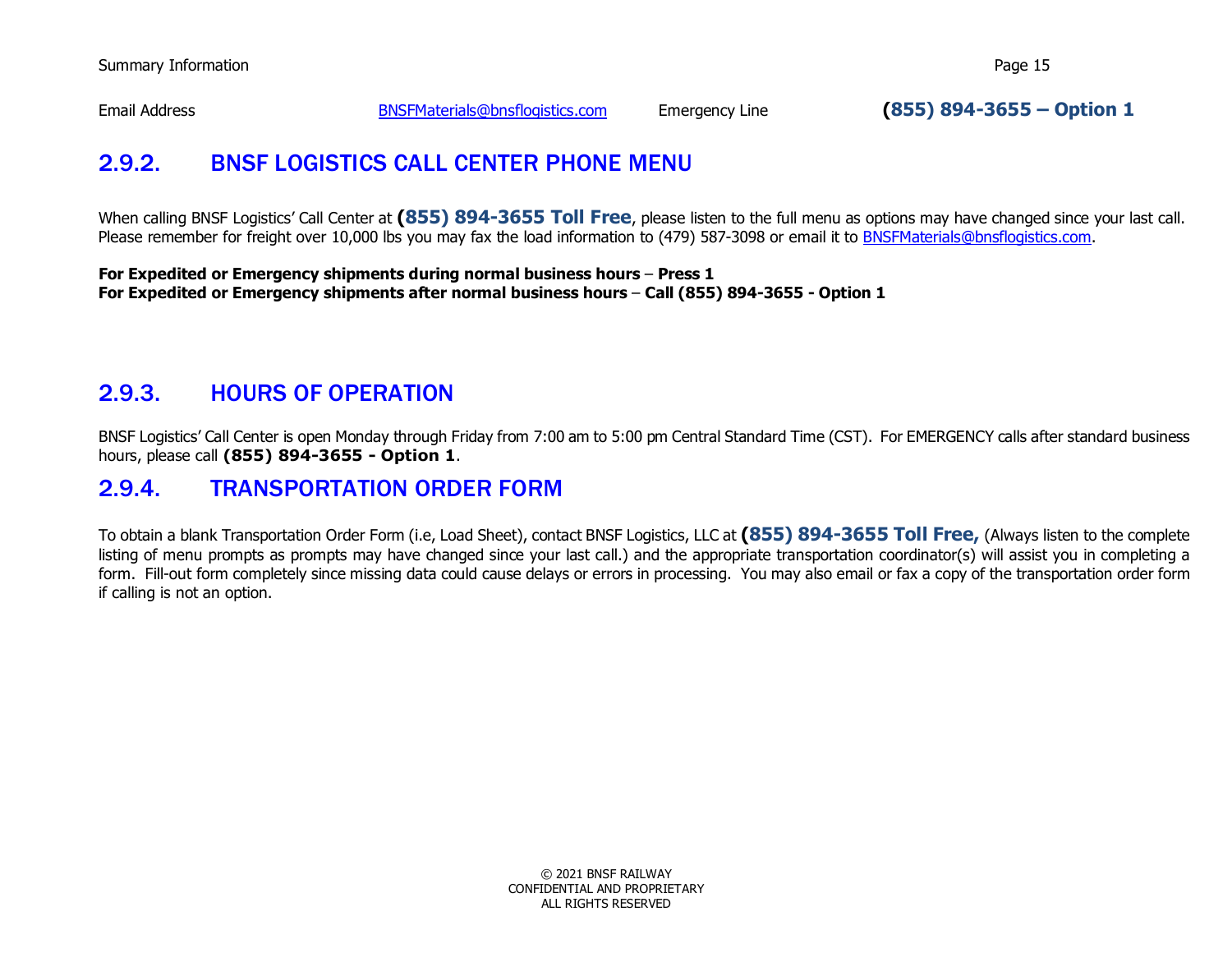# <span id="page-15-0"></span>3.PARCEL SHIPMENTS (0-150 LBS)

# <span id="page-15-1"></span>3.1. GENERAL SHIPPING INFORMATION

#### **Parcel - [United Parcel Service \(UPS\) –](#page-15-0) Please contact UPS directly**

- **All Inbound Collect** domestic & international shipments that are **less than 150 lbs** (combined weight) and meet UPS packaging guidelines are to be routed **via UPS. If you need the BNSF Railway's UPS account number please contact BNSF Railway Manager of Logistics at (817) 352-1125 or email mark.riney@BNSF.com.** If you cannot send shipment via UPS due to size or packaging restrictions, use the Less-Than-Truckload (LTL) routing instructions as detailed below (Section 2.3, beginning on page 8).
- Suppliers will ship to end-users on a once-per-week schedule. MRO materials include (but are not limited to…) items such as small electrical products, paper products and safety supplies. MRO supplier shipment dates are based on the region to which each "ship to" address is located (see zone detail below).
	- o Zone 1: Monday/Thursday
		- Colorado, Kansas, Missouri, Illinois and Tennessee
	- o Zone 2: Tuesday
		- North Dakota, South Dakota, Minnesota, Nebraska, Wyoming, Wisconsin and Iowa
	- o Zone 3: Wednesday
		- Washington, Oregon, Idaho, Montana, California, Nevada, Utah and Arizona
	- o Zone 4: Friday
		- New Mexico, Texas, Oklahoma, Arkansas, Louisiana. Mississippi and Alabama

Please review your current shipment processes and plan accordingly. If you have questions, comments or concerns about the MRO shipping schedule, please contact BNSF Railway Manager of Logistics at (817) 352-1125 or email mark.riney@BNSF.com and provide: Company name, contact name, e-mail address, physical address of origin, physical address of destination and detail specific questions you may have.

#### • **Note the following "Bill To" address on the Bill of Lading:**

**BNSF Materials C/O Williams and Associates 405 East 78th Street**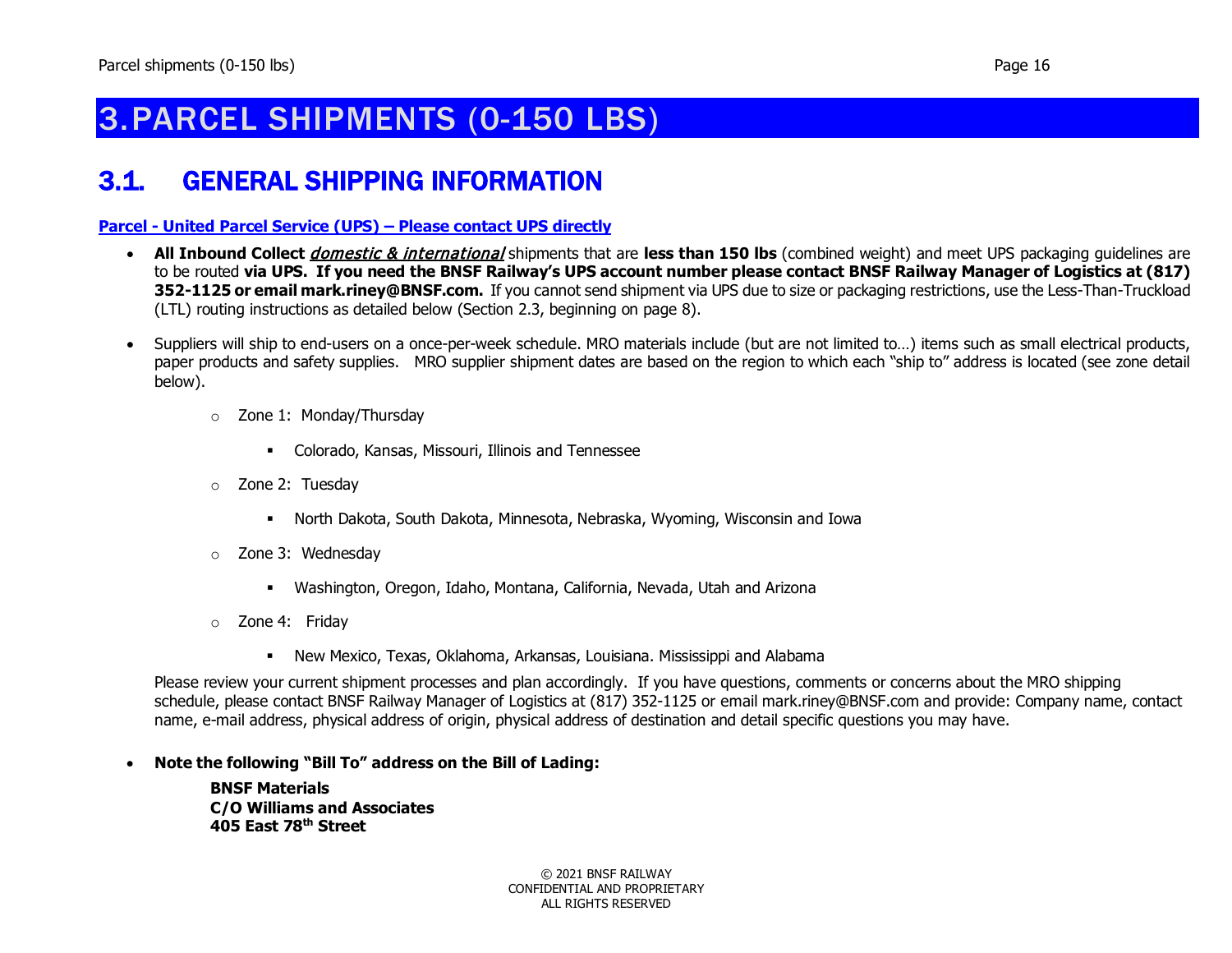# <span id="page-16-0"></span>**3.2. BILLING INFORMATION**

Supplier inbound - UPS Third Party BNSF C/O Williams & Associates, Inc. 405 East 78th Street Bloomington, MN 55420-1299

**'BNSF to BNSF' or 'BNSF to supplier' please contact BNSF Railway Manager of Logistics at (817) 352-1125 to ensure account setup, discounts, and billing requirements are met.**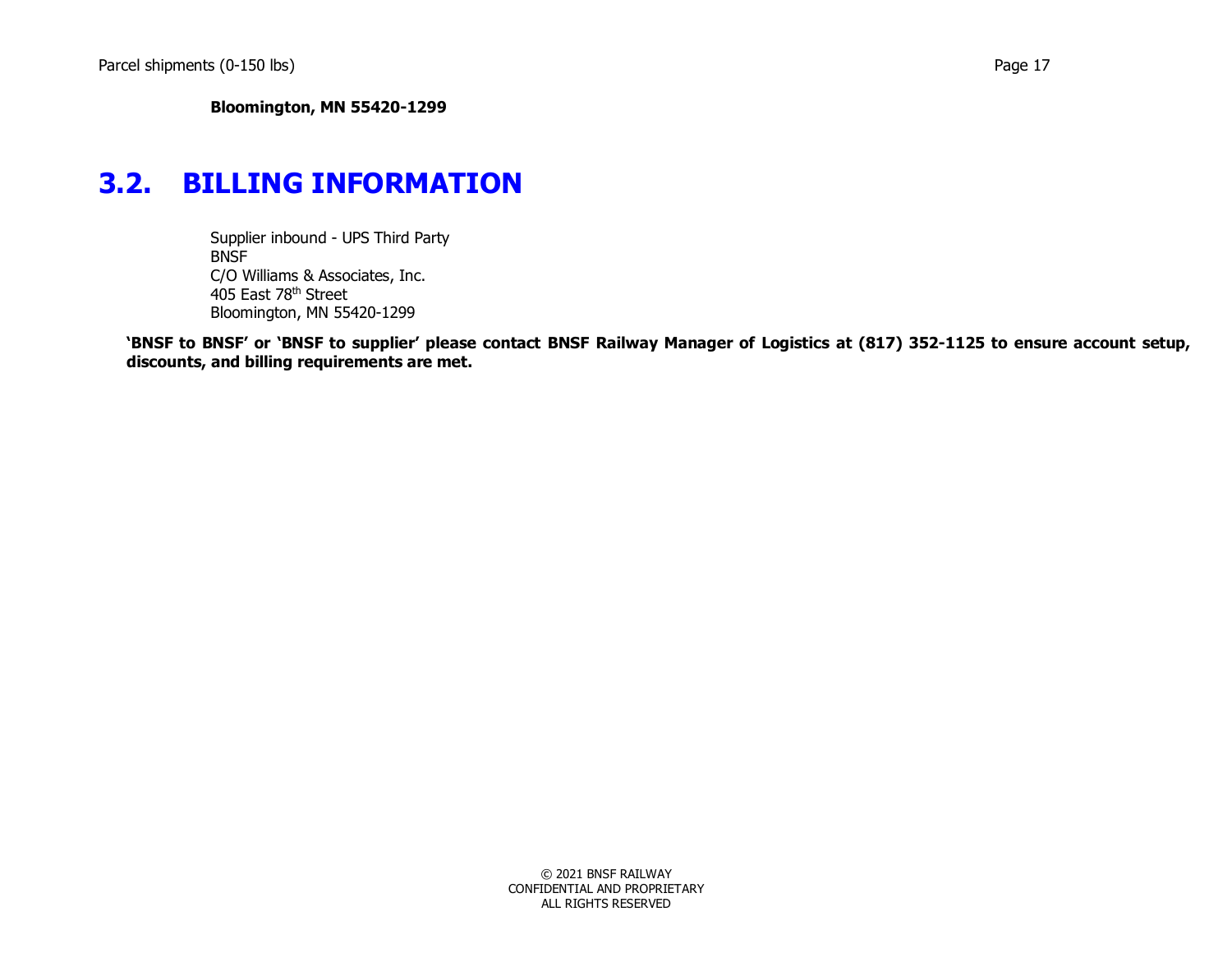# <span id="page-17-0"></span>4.LESS THAN TRUCKLOAD (151 – 10,000 LBS)

## <span id="page-17-1"></span>**4.1. GENERAL SHIPPING INFORMATION**

#### **ALL Inbound Collect and Third Party (BNSF Material) shipments weighing between 151 lbs and 10,000 lbs or expedited shipments weighing greater than 150 lbs and less than 10,000 lbs should be routed via BNSF Logistics.**

LTL freight requires that all accessorial requests (i.e. inside delivery) and Expedite requests require BNSF approval.

Shipments containing one or more articles with dimensions that equal or exceed 12 feet in length or occupies 750 cubic feet or more and has an average density of less than 6 pounds per cubic foot will require the shipper to contact BNSF Logistics at (855) 894-3655 Toll Free for routing instructions. Failure to notify BNSF Logistics may result in unexpected costs, and will be subject to a charge-back

Please notify BNSF Logistics of all expedites or accessorials. Failure to notify BNSF Logistics may result in unexpected costs, and will be subject to a chargeback

#### **All shipments require the following:**

• Shipper is required to utilize BNSF Logistics, LLC Bill of Lading (BOL) for all shipments over 150lbs. The BOL issued by BNSF Logistics, LLC will contain appropriate "Bill To" information. Failure to comply with BOL requirement may result in shipper charge-backs.

## <span id="page-17-2"></span>**4.2. CONTACT INFORMATION**

To schedule an LTL standard pickup, contact BNSF Logistics at (855) 894-3655 Toll Free**,** (Always listen to the complete listing of menu prompts as prompts may have changed since your last call.). Changes to any of the shipping information (weight, dimensions, pick up date, additional pieces) should be communicated to BNSF Logistics as soon as possible.

To report carrier pickup issue, delivery issue, or other service delay, contact BNSF Logistics (855) 894-3655 Toll Free**,** (Always listen to the complete listing of menu prompts as prompts may have changed since your last call.).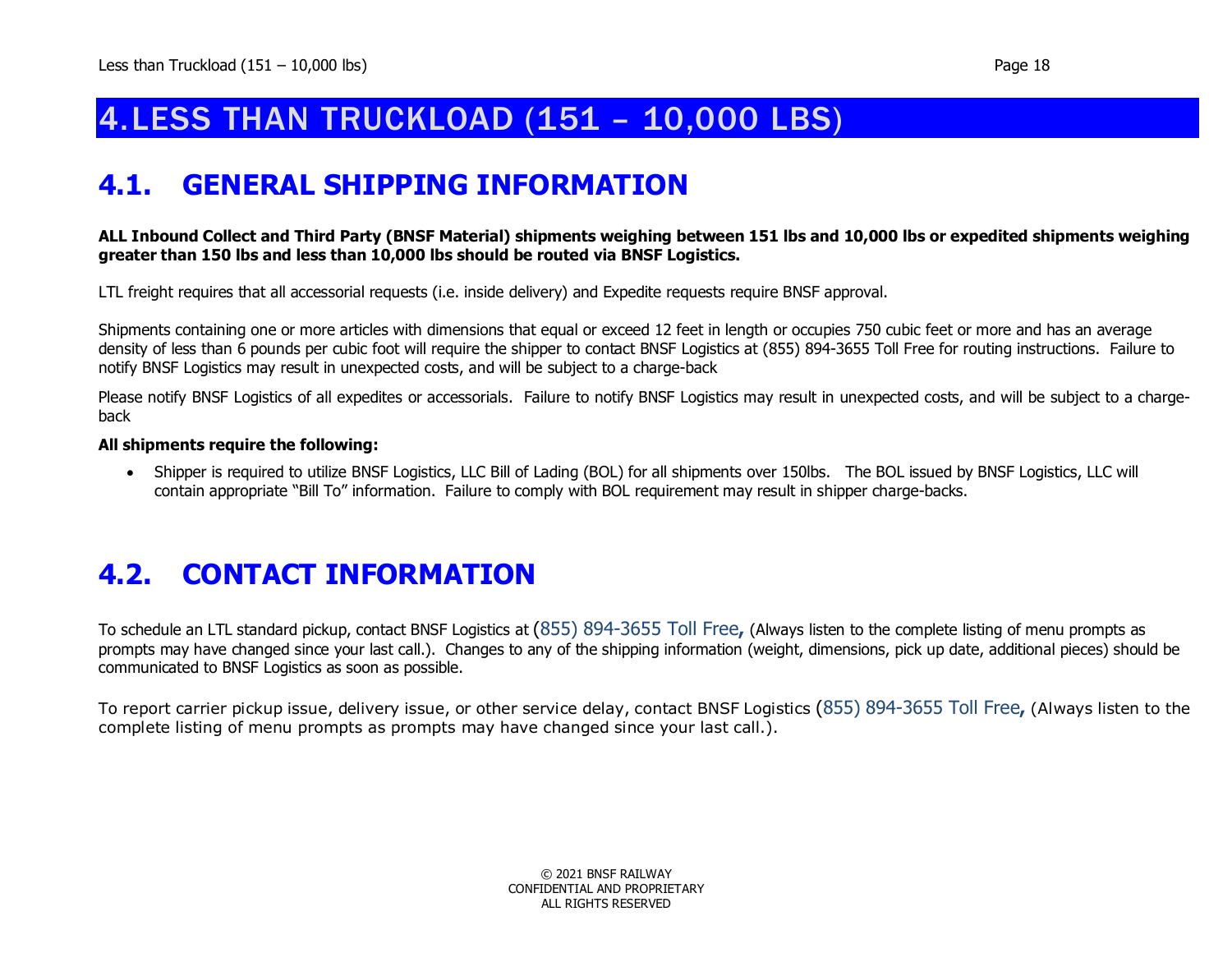# <span id="page-18-0"></span>**4.3. BILLING INFORMATION**

• The BOL issued by BNSF Logistics, LLC will contain appropriate "Bill To" information. Failure to comply with BOL requirement may result in shipper charge-backs. If BNSF is unable to hold a shipper responsible for such charge-backs, you will be responsible for such charge-backs.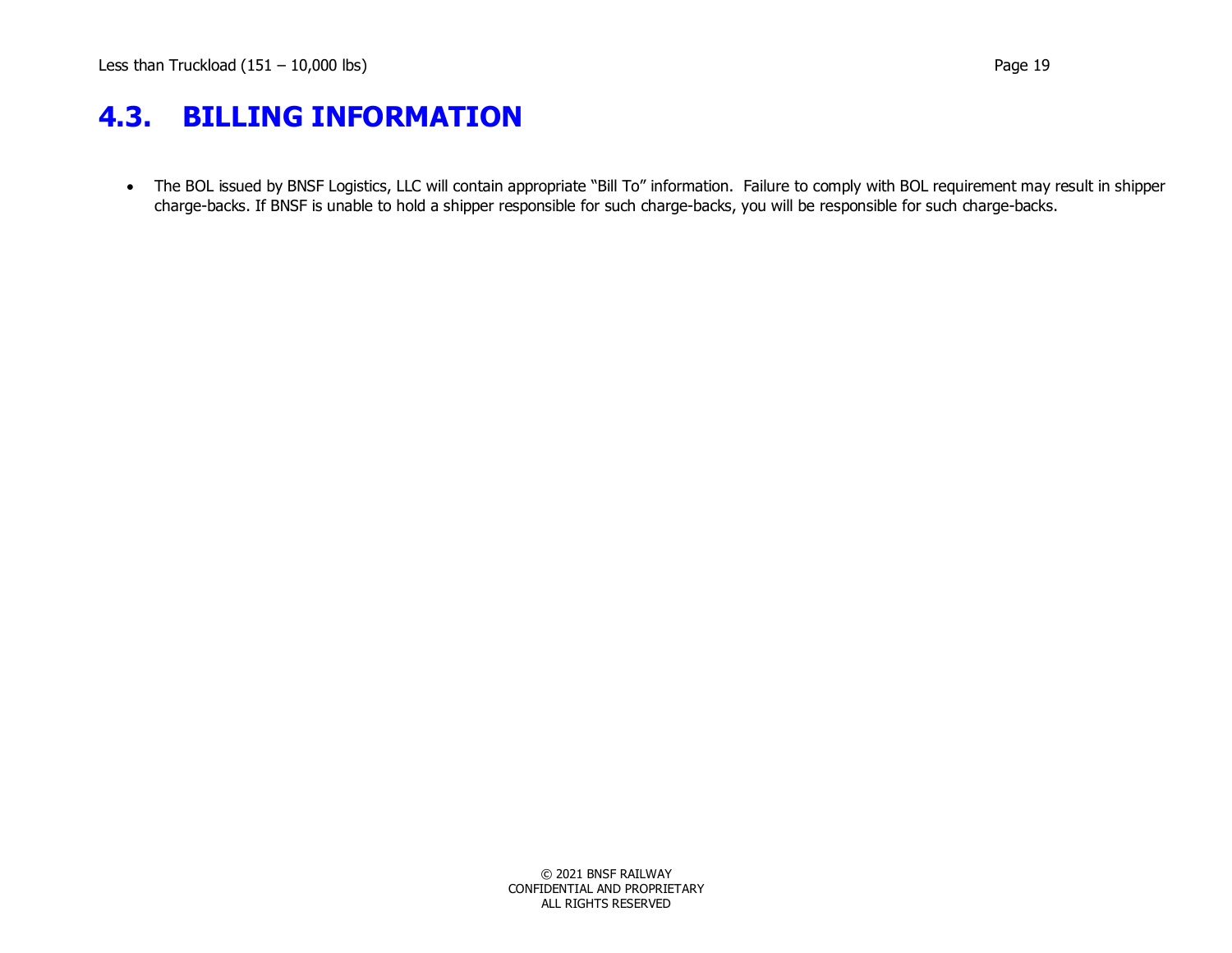# <span id="page-19-0"></span>5.TRUCKLOAD SHIPMENTS (>10,000 LBS)

# <span id="page-19-1"></span>**5.1. GENERAL SHIPPING INFORMATION**

In addition to the general shipping requirements listed above, particular fields of information will be required by BNSF Logistics for proper execution of BNSF's freight. All of the following must be clearly provided:

- Shipper's Contact Name, phone number, and email
- Shipping Location address and telephone number
- Receiver's Contact Name, phone number, and if possible email
- Receiving Location address and telephone number
- BNSF's Purchase Order# **or** Cost Center# **or** Authorization for Expense (AFE#)/Cost Center Combo
- Product description including accurate dimensions and weight, packaging types, and product costs
- Special shipping or receiving instructions (i.e. requires unloading at destination, requires step deck trailer, etc.)
- Accurate date that product is needed by the receiver

## <span id="page-19-2"></span>5.2. BILLING INFORMATION

#### **[Truckload, Specialized, Gang Related, Over-Dimensional](#page-19-0) and Expedited Freight**

• The BOL issued by BNSF Logistics, LLC will contain appropriate "Bill To" information. Failure to comply with BOL requirement may result in shipper charge-backs. If BNSF is unable to hold a shipper responsible for such charge-backs, you will be responsible for such charge-backs.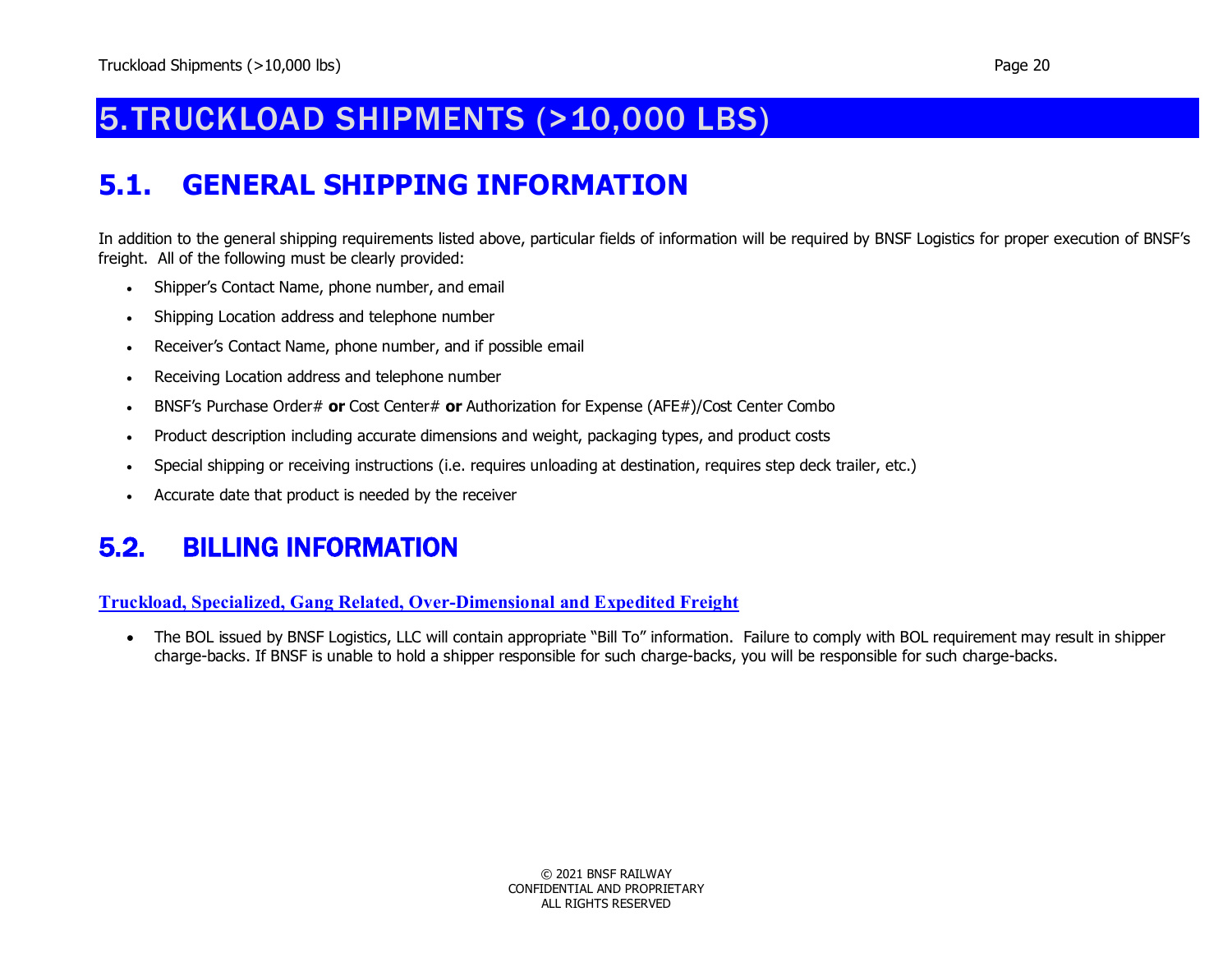# <span id="page-20-0"></span>5.3. STANDARD TRUCKLOAD

#### <span id="page-20-1"></span>5.3.1. DEFINITION

Standard truckload freight is defined as

- 1) Weighing in excess of ~10,000 lbs or that exceeds dimensional requirements of parcel or LTL freight **that can be**
- 2) Require 48hr notice, **and**
- 3) Based on an average of 500 driving miles per day, will reach its destination within your transit requirements**,** will be managed as standard truckload freight.

In some specific instances, the 10,000 lbs rule may not be the most economical choice for moving the freight. For example, a vendor requests ten pallets weighing 12,000 lbs to be moved. The vendor calls BNSF Logistics. Upon conducting modal analysis, BNSF Logistics notices the rate for moving this particular piece of freight is cheaper to run using LTL instead of a truckload carrier. In this example, BNSF Logistics would advise the vendor that they have identified an LTL carrier that would process this move at a better rate. It is the vendor's responsibility to call BNSF Logistics on all 151 lb or greater shipments, so modal analysis can be completed.

## <span id="page-20-2"></span>5.3.2. REQUIRED NOTICE

Standard truckload shipments require 2 business days notice prior to desired pick up date. Notice is to be received before 12:01 CST, notifications received after are processed on the following business day. For example, if a shipment is required to pick up on Tuesday, the shipment request needs to be provided to BNSF Logistics by no later than noon CST on the previous Friday.

# <span id="page-20-3"></span>5.4. OVER-DIMENSIONAL AND SPECIALIZED EQUIPMENT MOVES

## <span id="page-20-4"></span>5.4.1. DEFINITION

Over-dimensional freight is classified as:

- Anything weighing over 48,000 lbs, **OR**
- Having dimensions equal or greater than 48' long, **OR**
- Having dimensions equal or greater than 8'6" wide, **OR**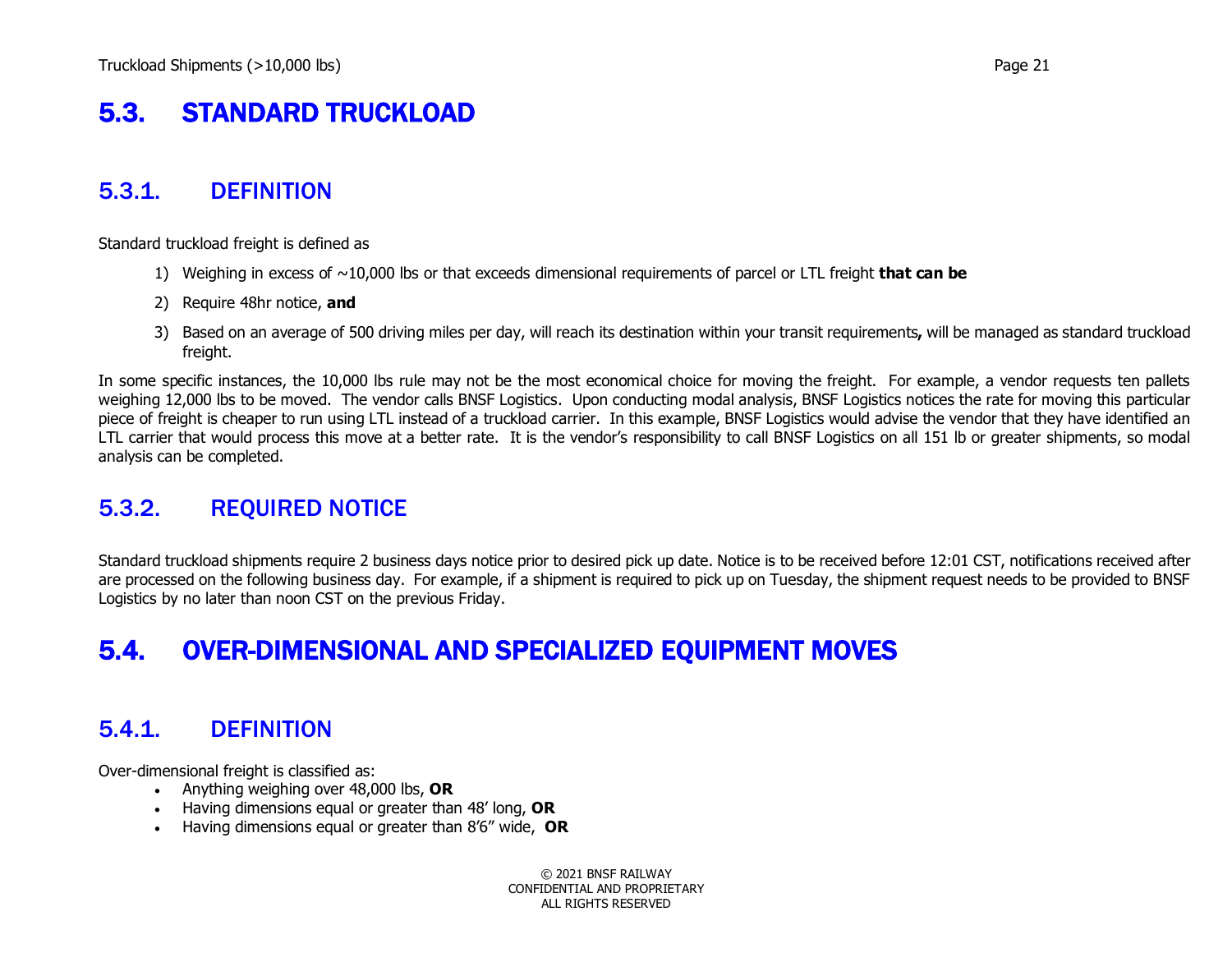- Having dimensions equal or greater than 9'6" high, **OR**
- Any load needing specialized equipment (i.e. anything except a flat or van)**, OR**
- Any load requiring a city or state permits to move legally
- Equipment/machine number (if available)
- Equipment type/description

The majority of this freight will be destined to a capital project and will have an associated AFE and Cost Center number combo.

#### Required Notice

Specialty equipment can be challenging to secure. BNSF requests a minimum of three (3) business days notice for all specialty equipment moves, notices received after 12:00 CST will be processed the following business day.

More specifically, Suppliers in an effort to reduce costs associated with shipping **over-dimensional** freight, BNSF requests all over-dimensional shipments be called into BNSF Logistics with three (3) weeks of notice prior to desired pick up date or when known. This will help BNSF explore the option to move the freight on rail.

In the event that three weeks of notice is not available, or if the freight is for an emergency, please be prepared to provide the name, telephone number, and email of the BNSF supervisor authorizing the expedite. A minimum of three (3) business days notice is required so BNSF Logistics can attempt to obtain permits from state and local authorities.

BNSF personnel are required to provide a minimum of 3 days notice to coordinate over-dimensional freight. Employees are required to plan and explore the option to move freight on rail and follow internal departmental guidelines.

## <span id="page-21-0"></span>5.4.2. ACCURATE DIMENSIONS AND WEIGHTS

It is particularly important that over-dimensional loads be called in with accurate dimensions. BNSF expects all shippers of over-dimensional freight provide accurate dimensions at the time the transportation is requested of BNSF Logistics. Even very small changes in dimensions and weights, can result in delays and additional charges associated with obtaining city and local permits. **All cost impacts resulting from communication of inaccurate dimensions and weights will be charged back to the shipper. BNSF further requests that all dimensions be provided in writing to BNSF Logistics when requesting transportation of Over-dimensional freight.**